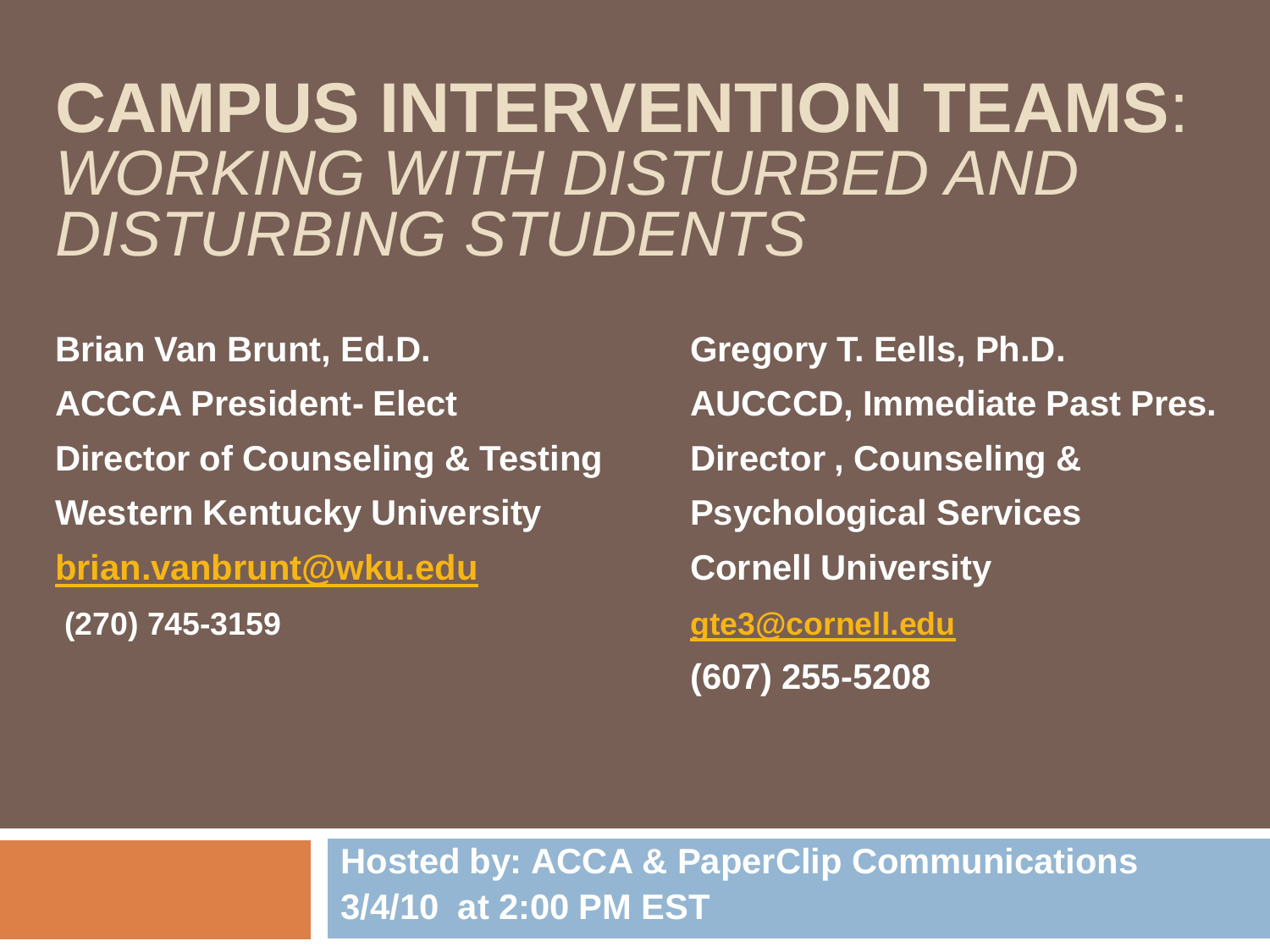#### Program Overview

- We will discuss the history and evolution of these teams after the more recent high profile campus tragedies.
- We will outline the role of mental health professionals, and other student affairs professionals as members of their Campus Team.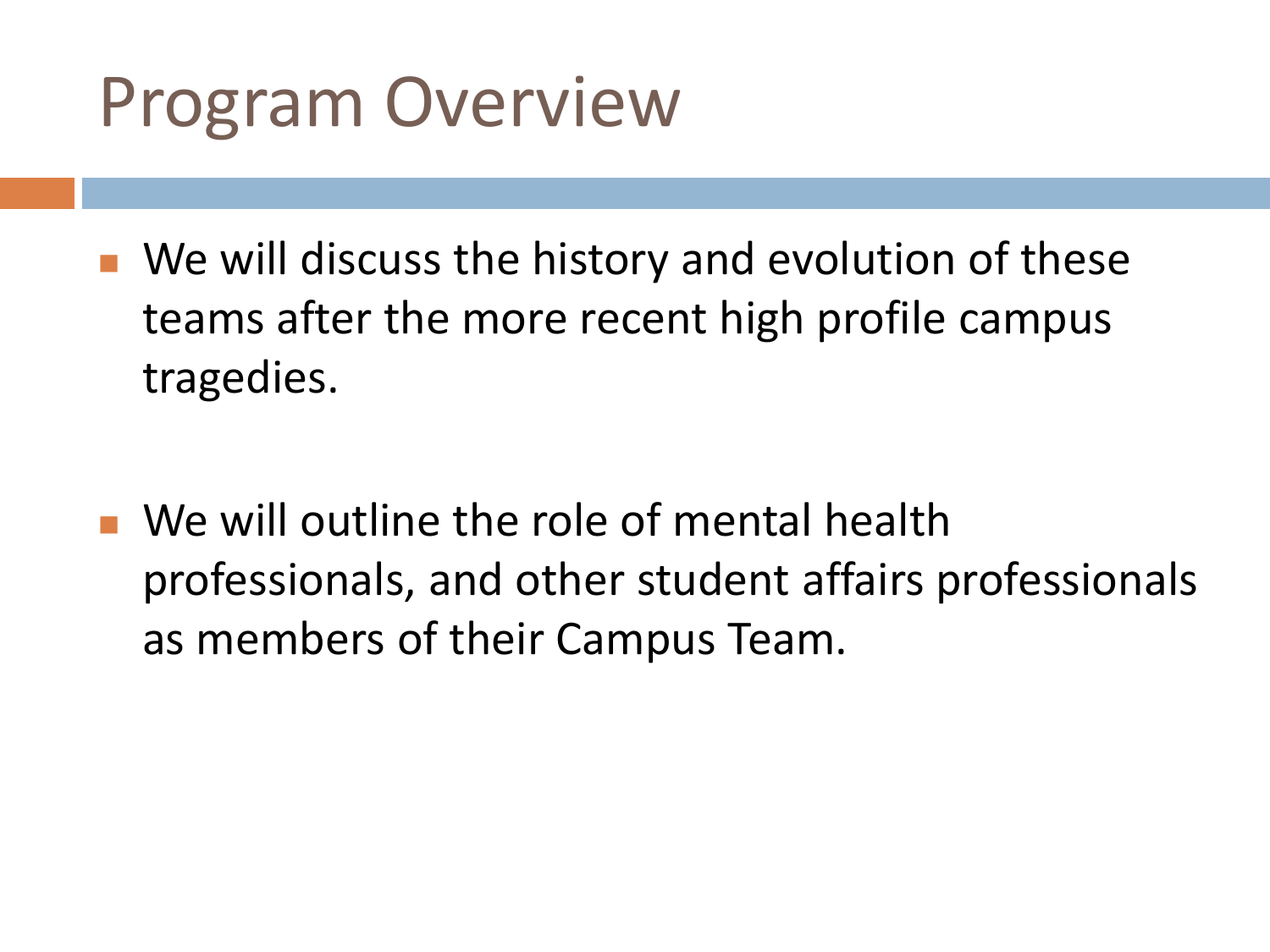#### Program Overview

- We will examine important legal issues related to the practice of these teams.
- We will share our experiences re: common practices and preparing for common institutional challenges.
- We will discuss basic ideas, and review cases to hear what you find is most helpful in navigating a mental health professional's role on these teams.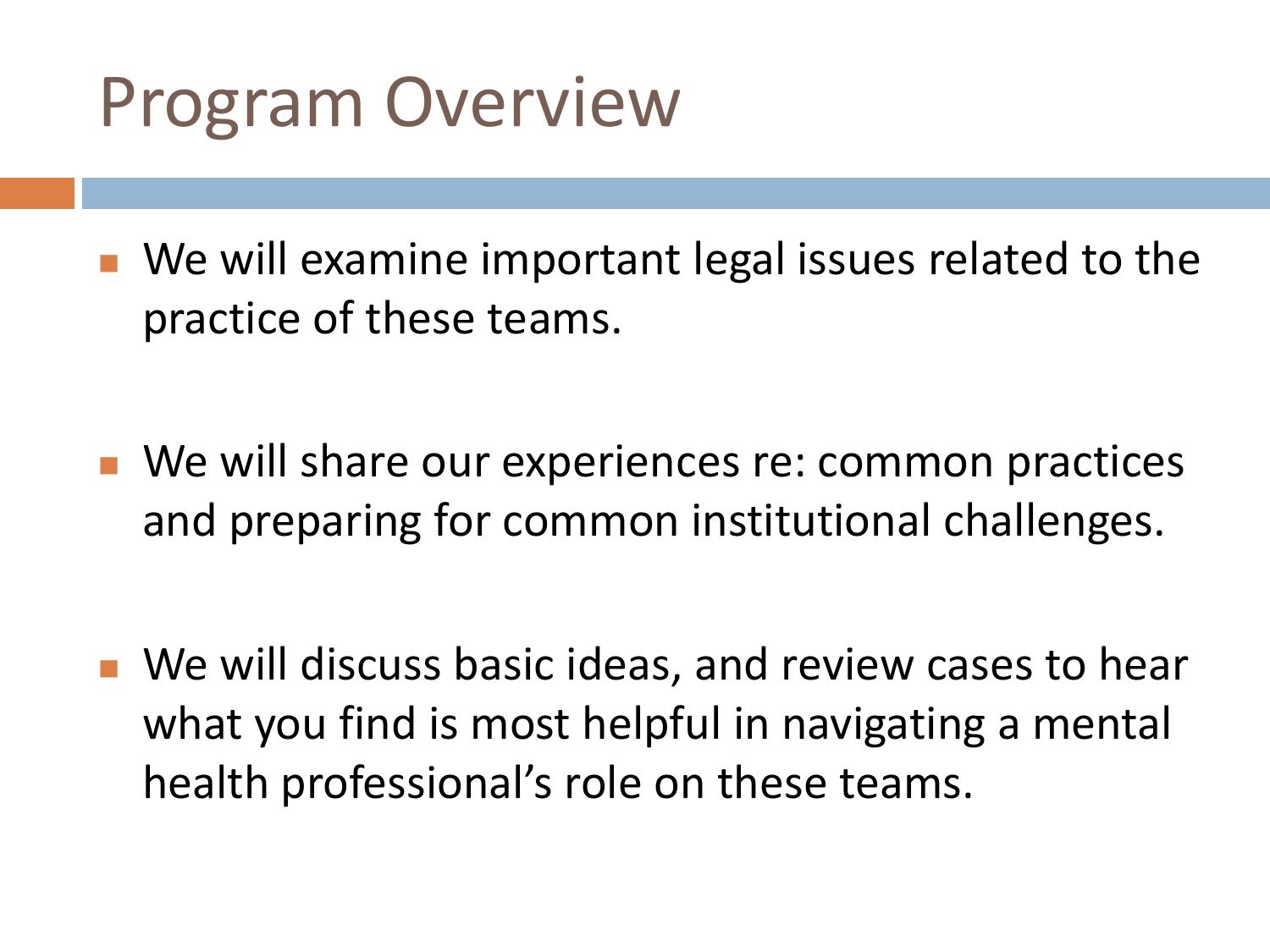#### Team Names

- **Students of Concern Committee**
- Campus Assessment Team (CAT)
- Campus Assessment, Response, and Evaluation (CARE)
- **Student Behavior Consultation Team (SBCT)**
- Assessment and Care Team (ACT)
- Campus Partners
- Networks
- **Students At Risk (STARS)**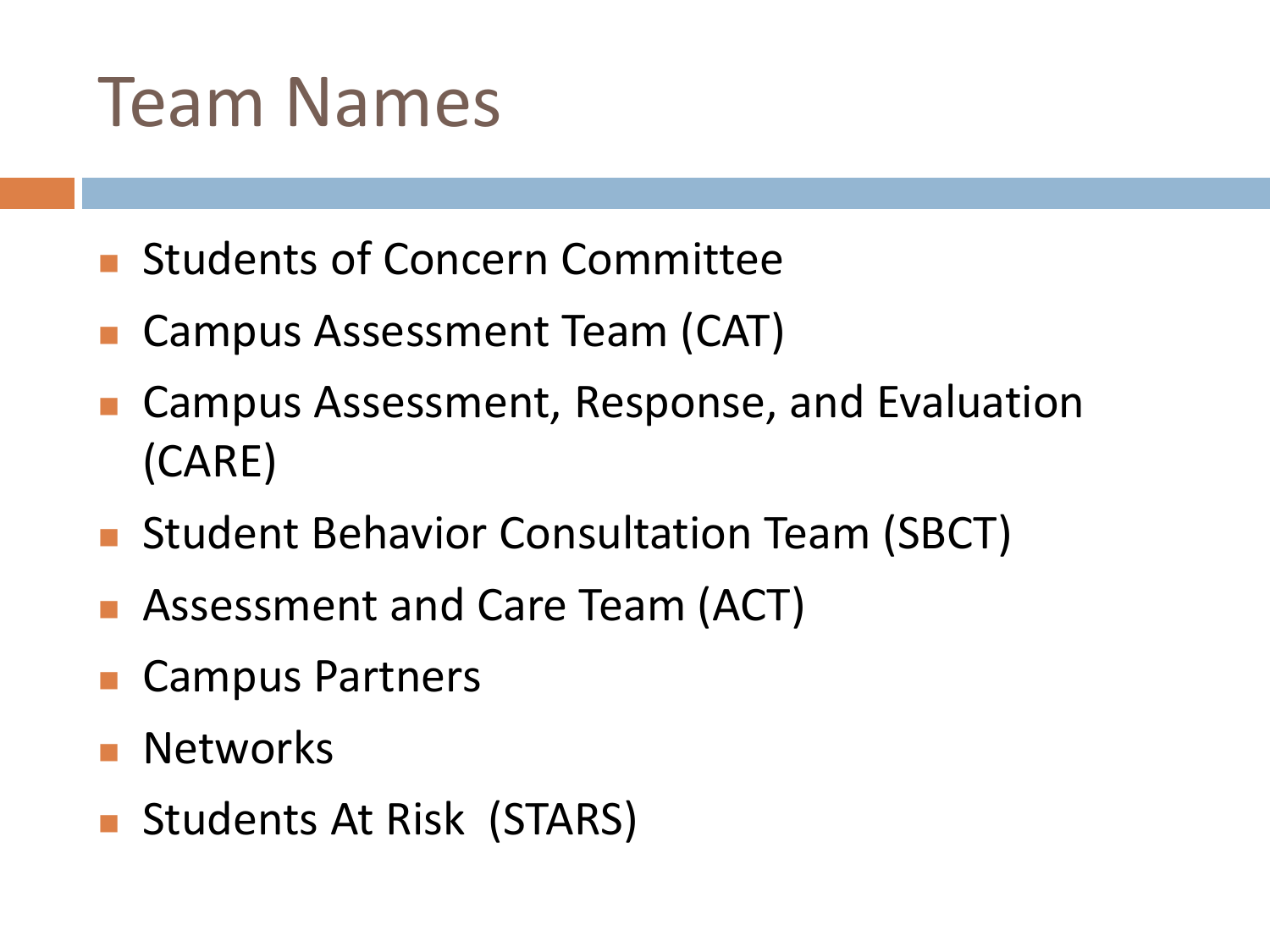#### Team Names

- **Alert Team**
- Behavioral Assessment Team (BAT)
- College Concerns Team
- Threat Assessment Team
- Behavioral Response and Support Team (BRST)
- Student Threat Assessment Team (STAT)
- Student Review And Consultation Committee (SRCC)
- **Risk Assessment And Behavioral Intervention Team** (RABIT)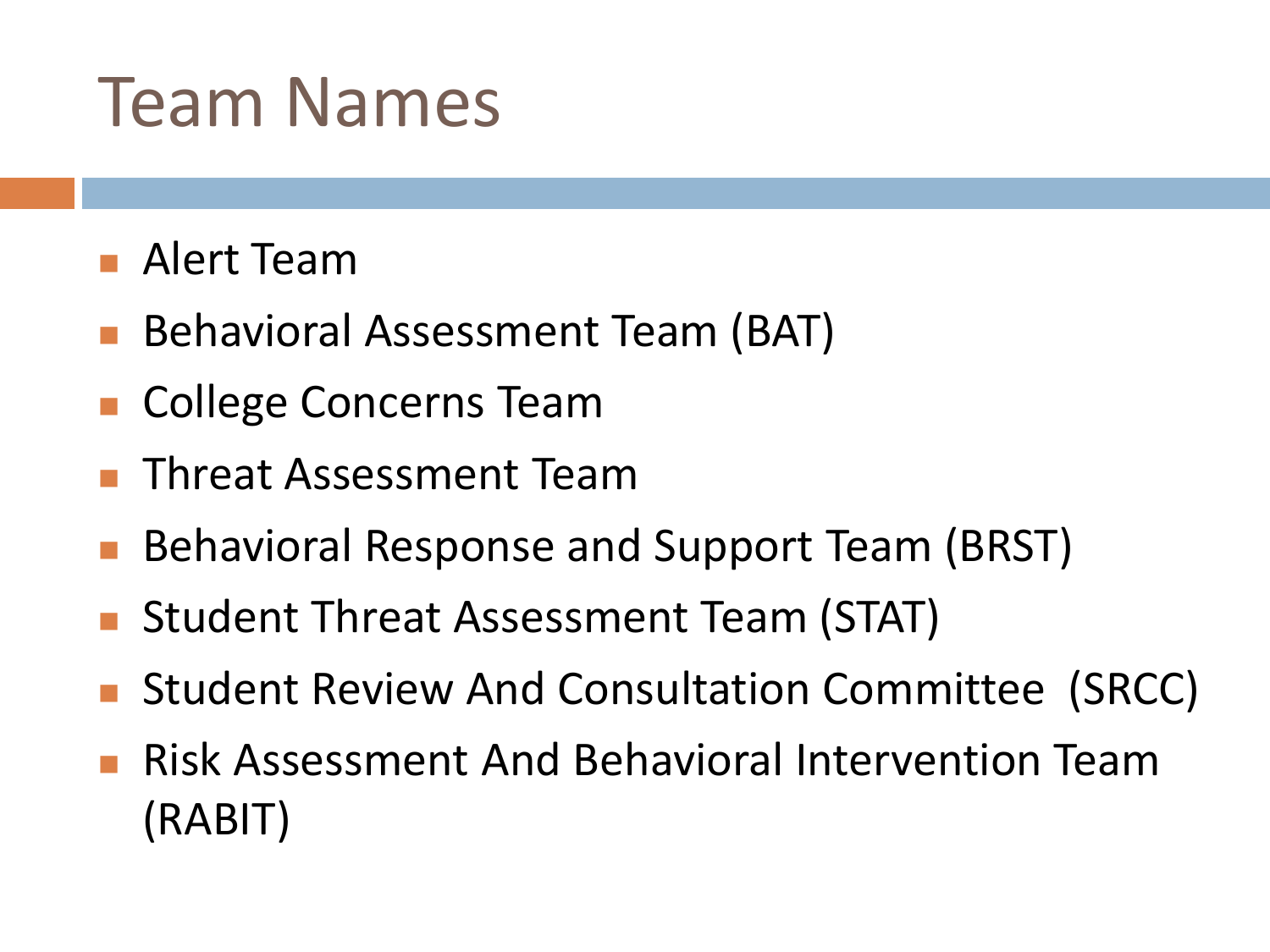### History of Teams

- Assessment-Intervention of Student Problems (AISP) Model (Delworth, 1989)
- Students are categorized in 3 ways:
- Disturbing students- in violation of code of conductno clear mental health concerns.
- Disturbed students- mental health concerns -not violating code of conduct.
- Disturbed and disturbing- may be in violation of the IHE code of conduct and be experiencing mental health difficulties.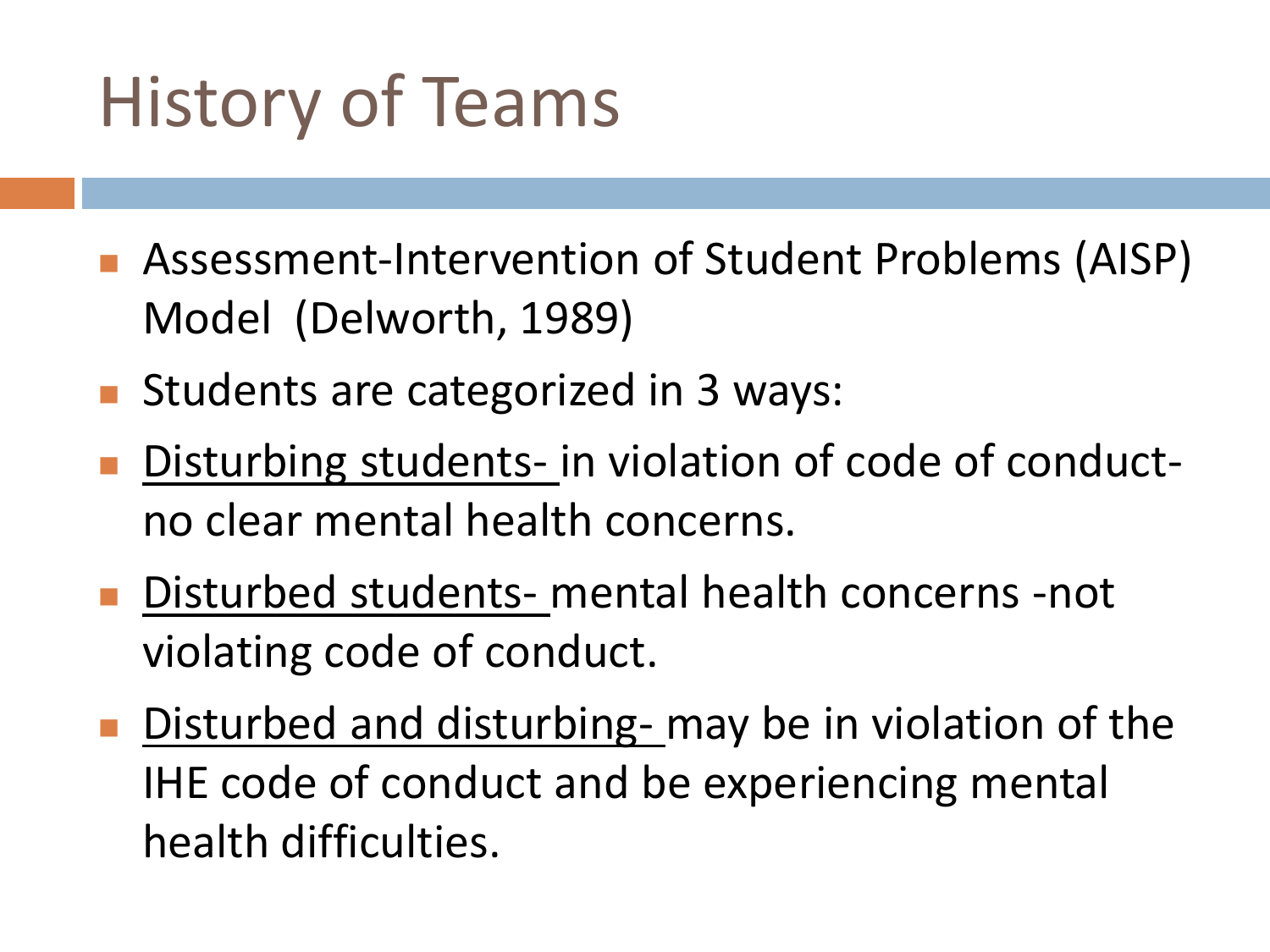### History of Teams

- Dunkle, Silverstein and Warner (2008) updated the AISP model .
- Teams engage in a collaborative process to develop appropriate policies governing team operations.
- Serve as consultants on campus.
- Educated and train the campus about the team.
- Determine the best system both in/outside the IHE to assess students, determine who best to intervene.
- Develop a system to monitor students and review the results of the assessments to monitor trends and evaluate team performance.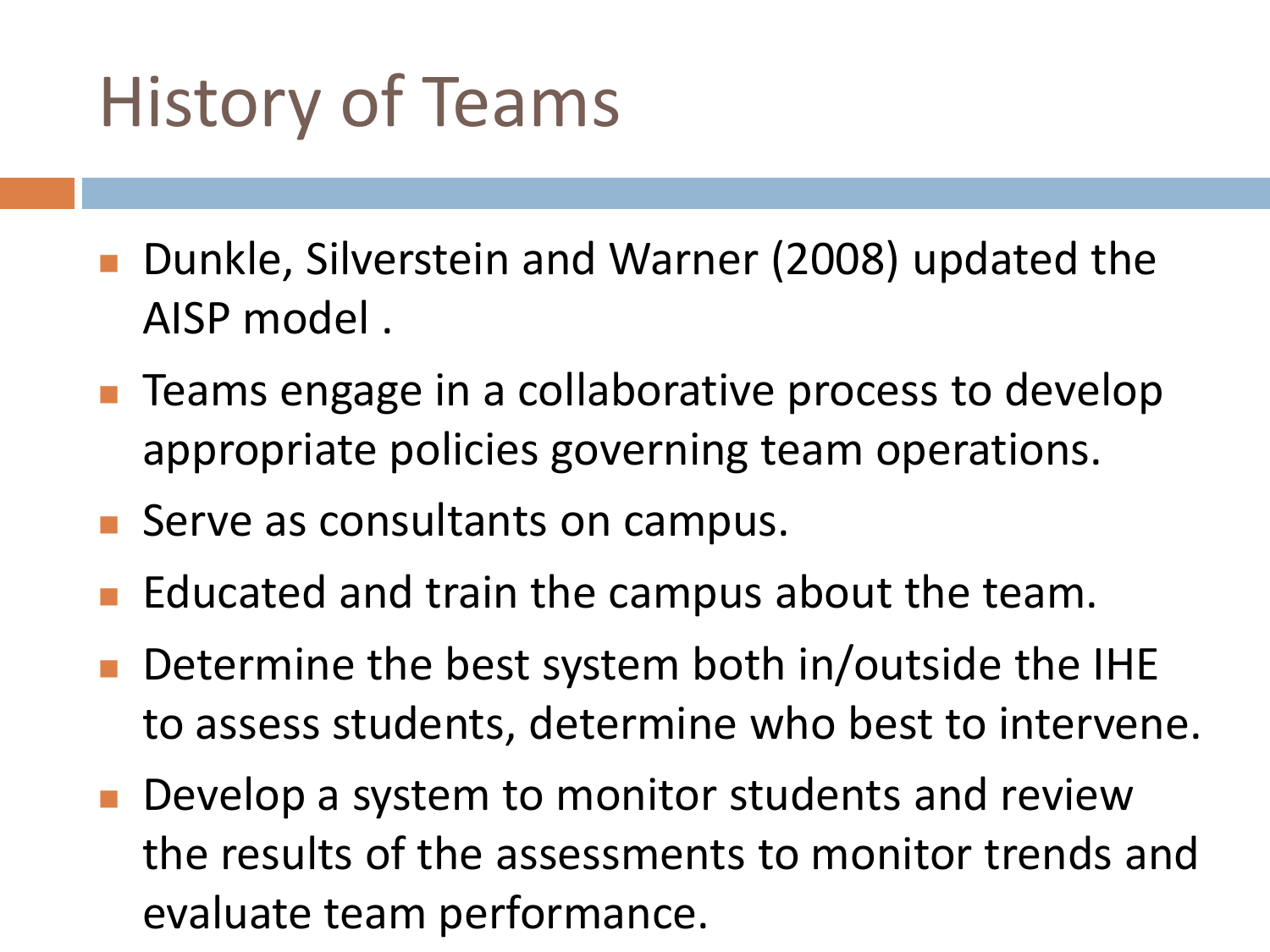- Sokolow and Lewis (2008) of NaBITA argue for "Second Generation Behavioral Intervention Teams."
- **Using formalized protocols of explicit engagement** techniques and strategies.
- **Niewing their role as nominally to address threat and** primarily to support and provide resources to students.
- **Using risk rubrics to classify threats.**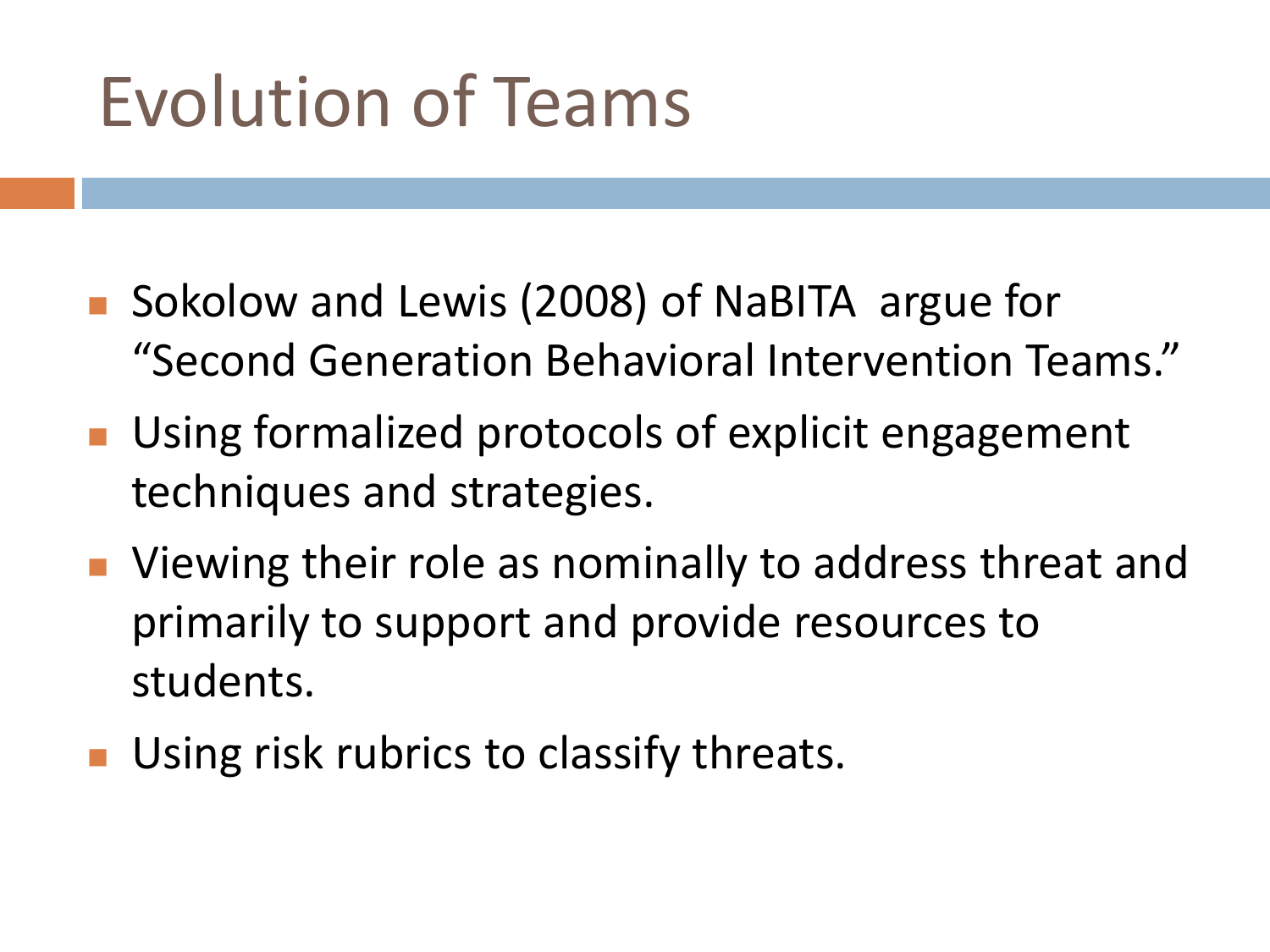- **Utilizing mandated psychological assessment as part** of the overall process.
- **Having the authority to require mandated** assessment.
- **Being undergirded by sophisticated threat assessment** capacity, beyond law enforcement and psychological assessment tools.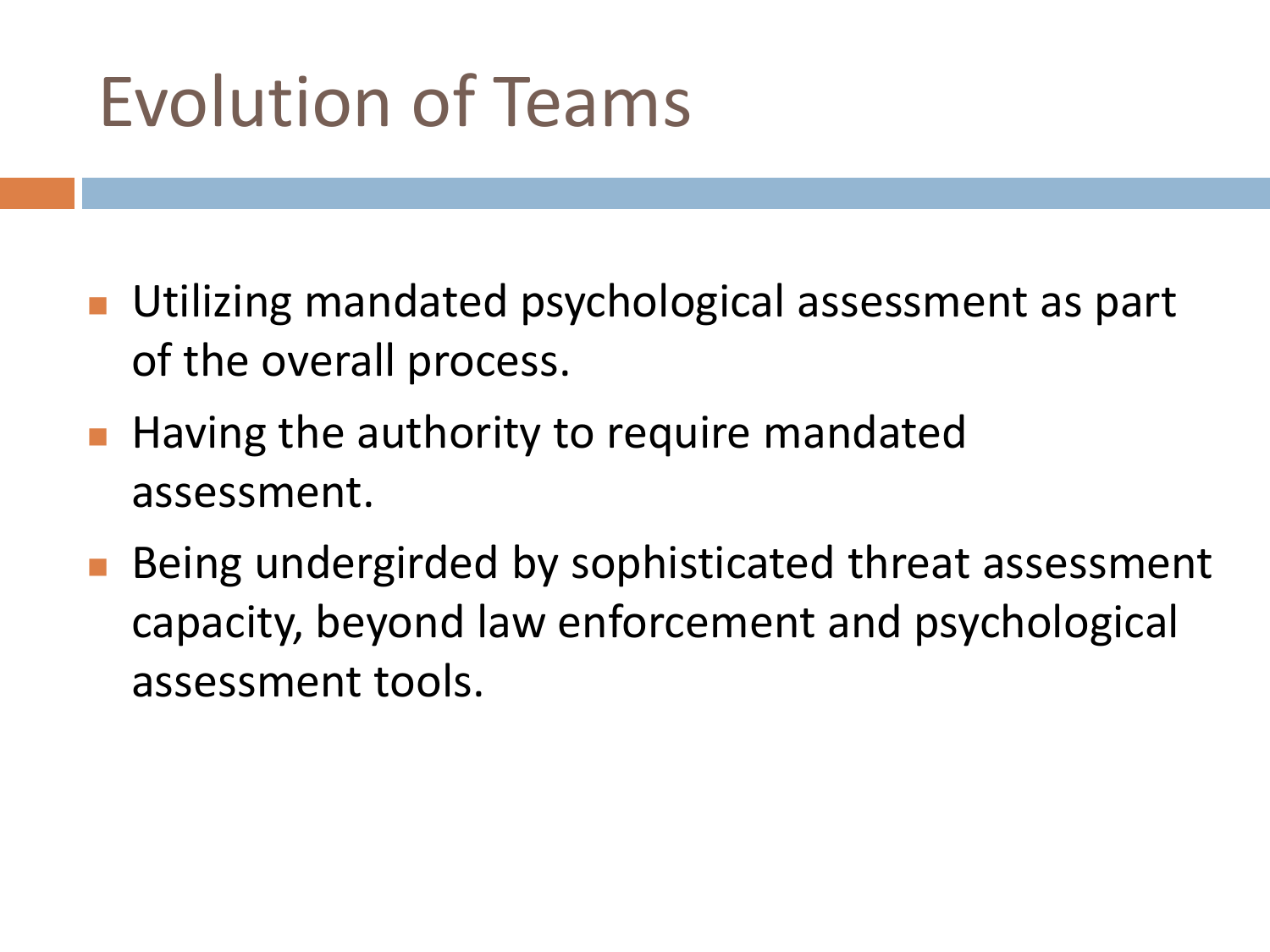- **F** Fostering a comprehensive reporting culture within the institution.
- Training and educating the community on what to report and how.
- Being technologically advanced and supported by comprehensive databases that allow the team to have a longitudinal view of a student's behavior patterns and trends.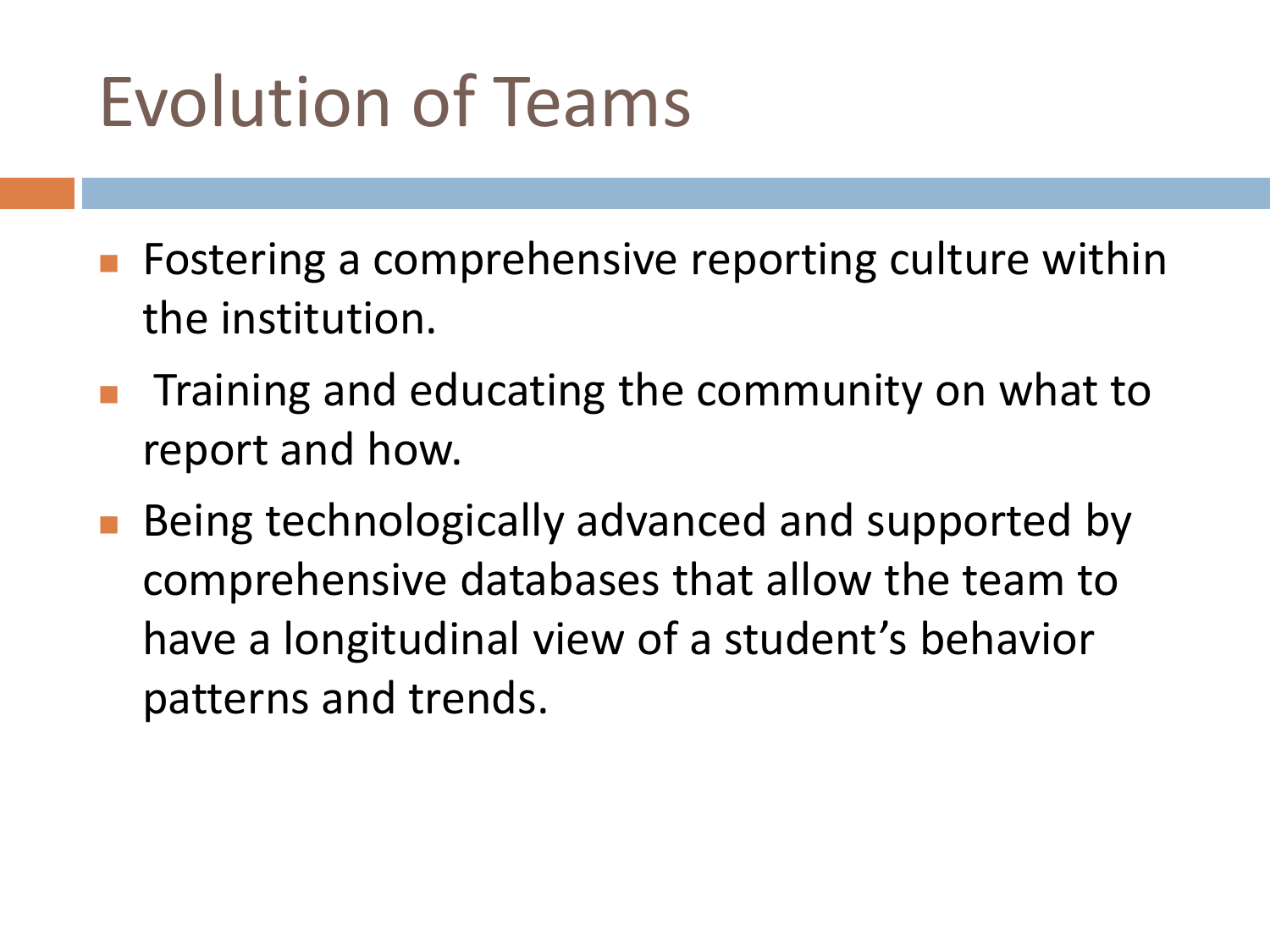- **Fig. 2** Focusing not only on student-based risks but on faculty and staff as well.
- Integrating with campus risk management programs and risk mitigation strategies.
- Focusing on "minding the gap" when troubled students are quiet and are not acting out.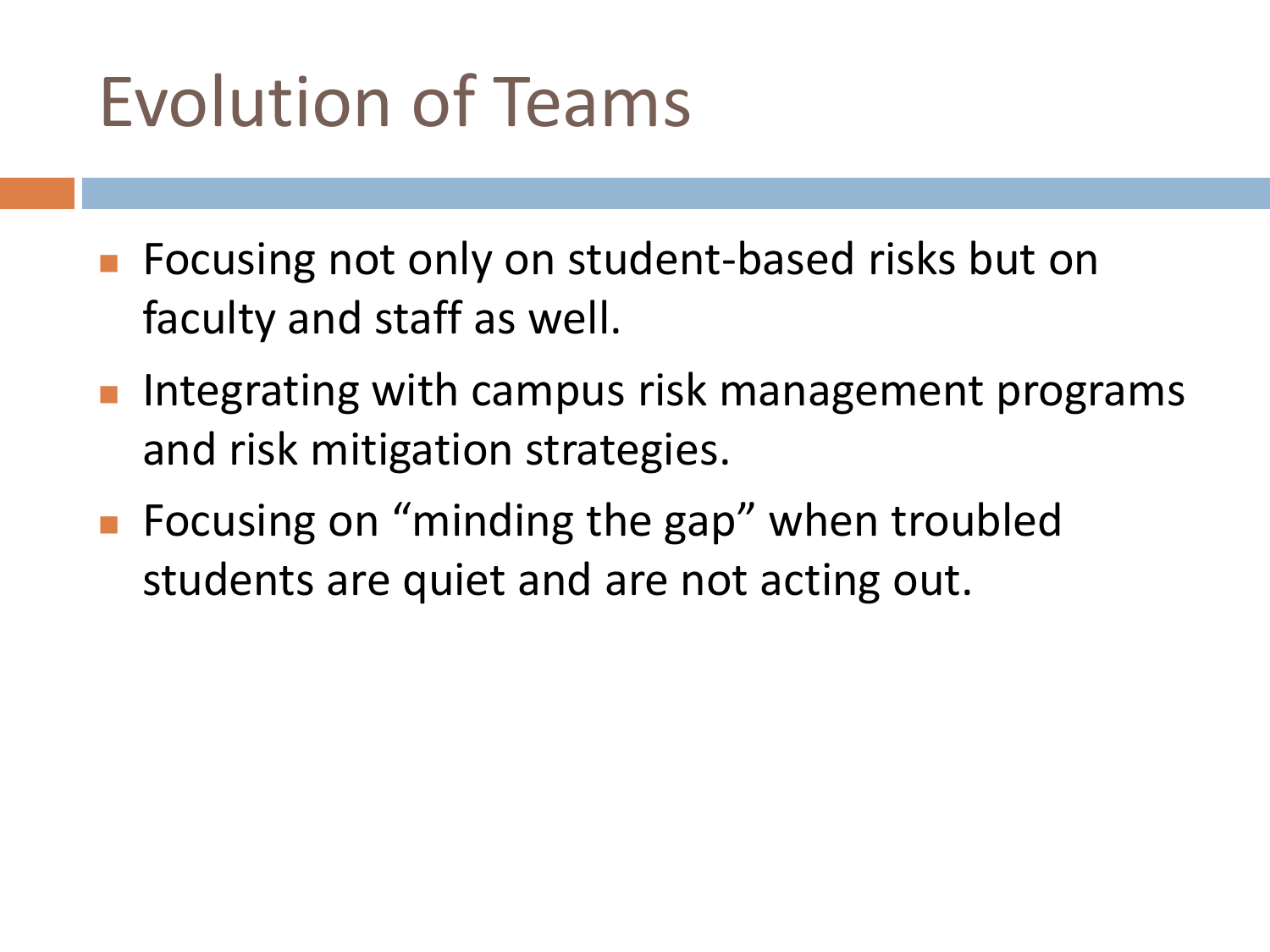#### Mission and Purpose

 A mission statement of a more traditional first generation team may read like the following:

> "The mission of State University's team is to coordinate information and develop support plans to promote student health, well-being and a successful academic experiences."

**Number** Whereas a mission statement of a second generation team may read as follows:

> "The mission of State University's team is to coordinate information and develop an institutional response to promote campus safety through an active process of threat assessment and behavioral intervention."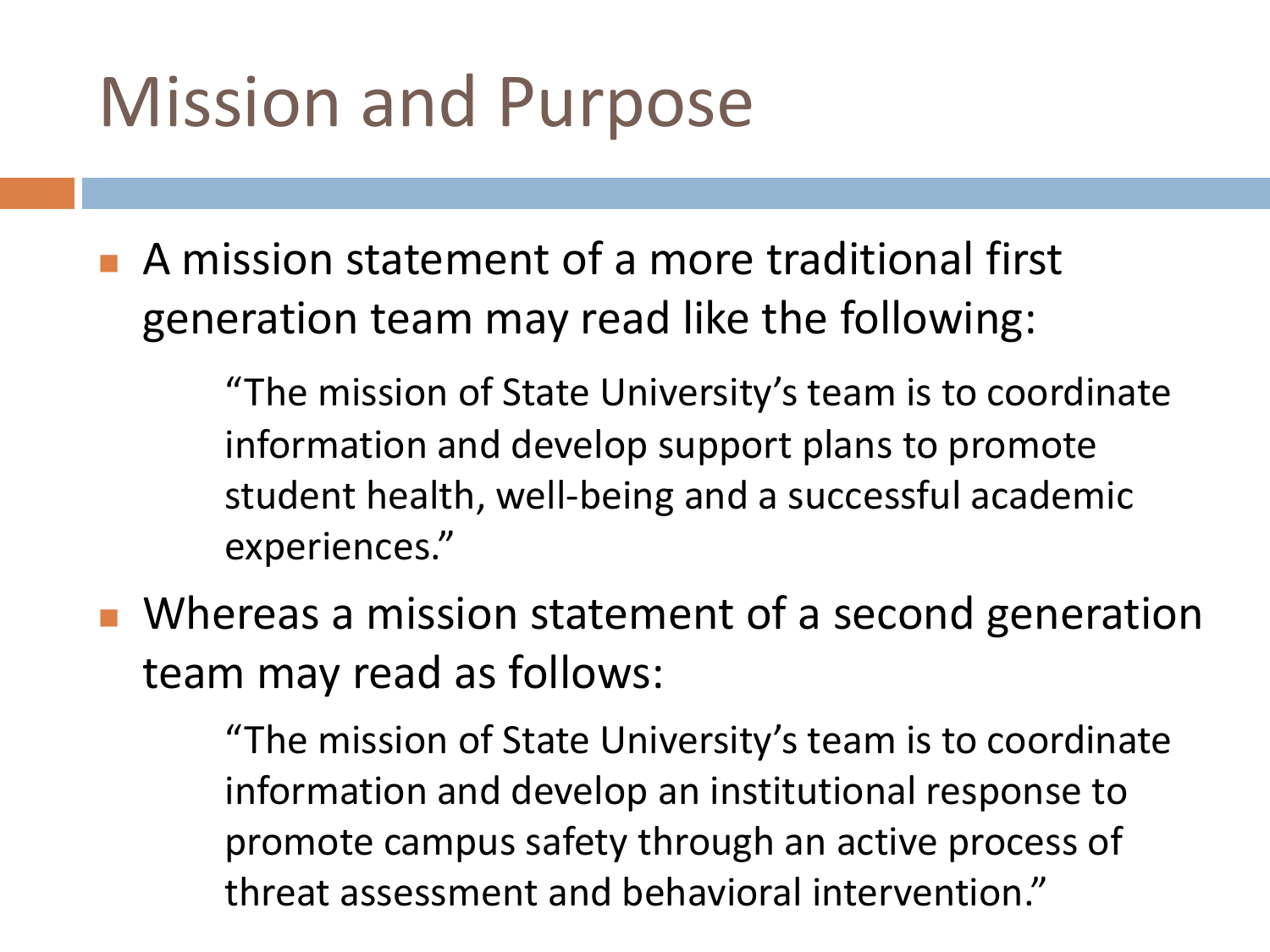#### Mission and Purpose

- **BIT teams are designed to improve systemic** communication and address concerning behaviors:
	- Create Behavioral Intervention/Threat Assessment Teams to reduce the "silo" effect of information sharing between departments and increase pro-active intervention.
- **Deisinger suggests BIT/TAT teams should:** 
	- "Identify a student, faculty member, or staff member who has engaged in threatening behaviors or done something that raised serious concern about their wellbeing, stability, or potential for violence or suicide." p. 47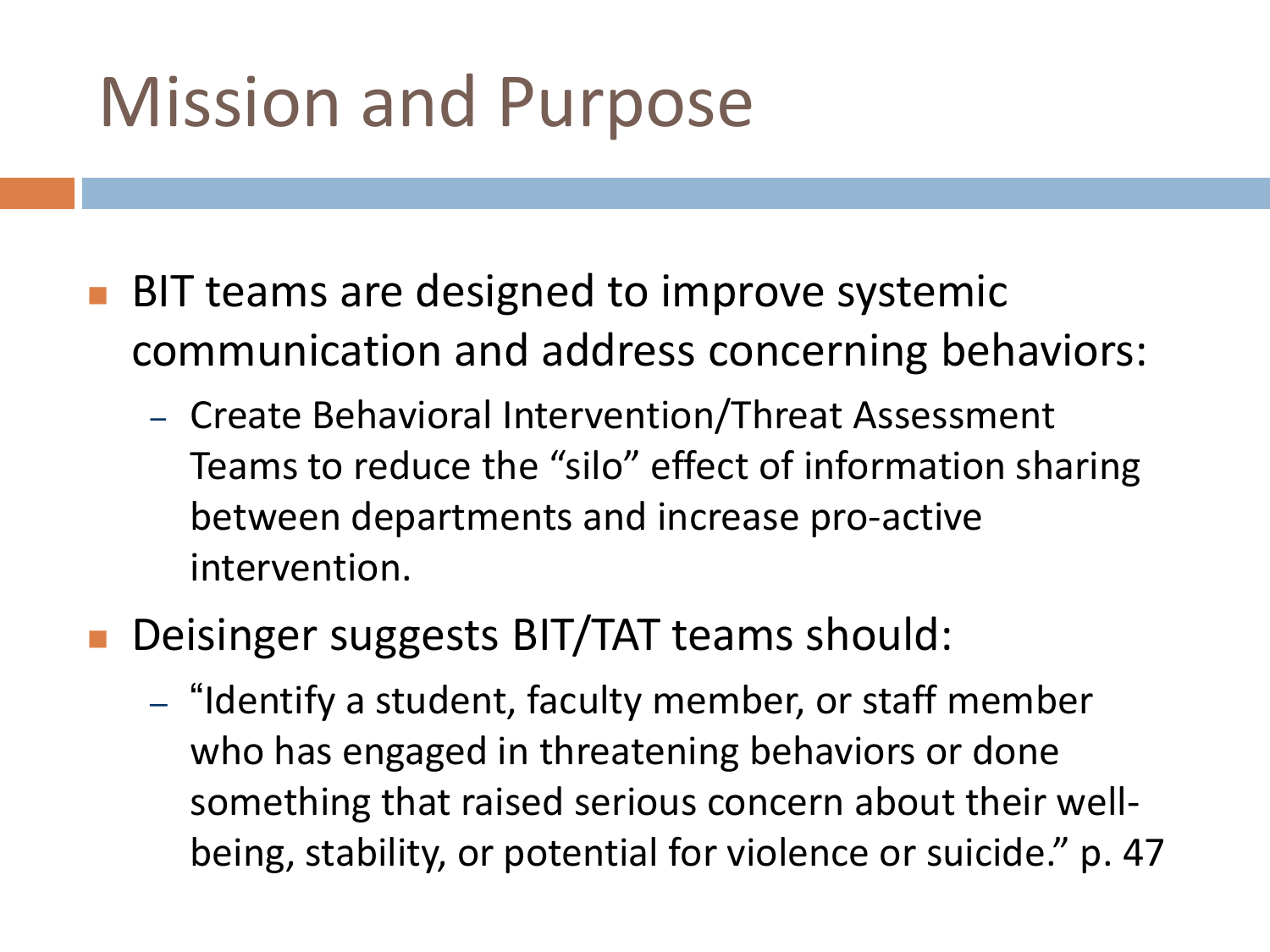#### Mission and Purpose

- Referral agents should be addressing student behavior, not targeting those with mental illness. They should be focused on acts of aggression, threats, intimidation, hoarding of weapons and the frustration, anger and isolation that leads to an act of violence.
- **Those with mental illness are more likely to be the** victims of violence, not perpetrators (Choe, Tepin & Abrams; 2008).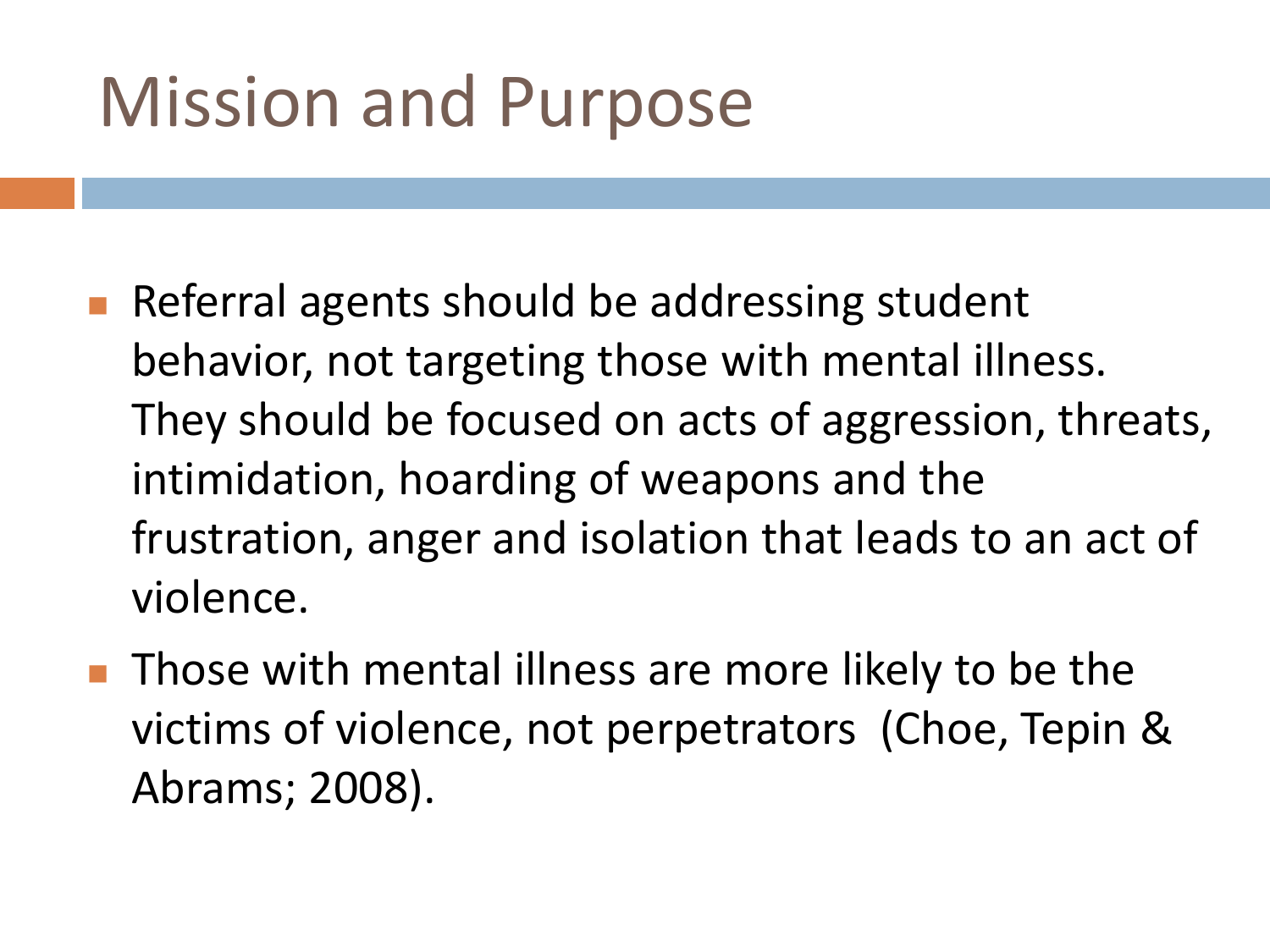### Membership

Each school must assess their particular institutions culture to create the best team membership. Some suggestions include:

- $\triangleright$  Dean of Students
- $\triangleright$  Campus Safety
- Counseling Director
- $\triangleright$  Residential Life
- $\triangleright$  Judicial Affairs
- Legal Counsel
- $\triangleright$  Athletics
- $\triangleright$  Health Services
- $\triangleright$  Student Activities
- $\triangleright$  Academic Affairs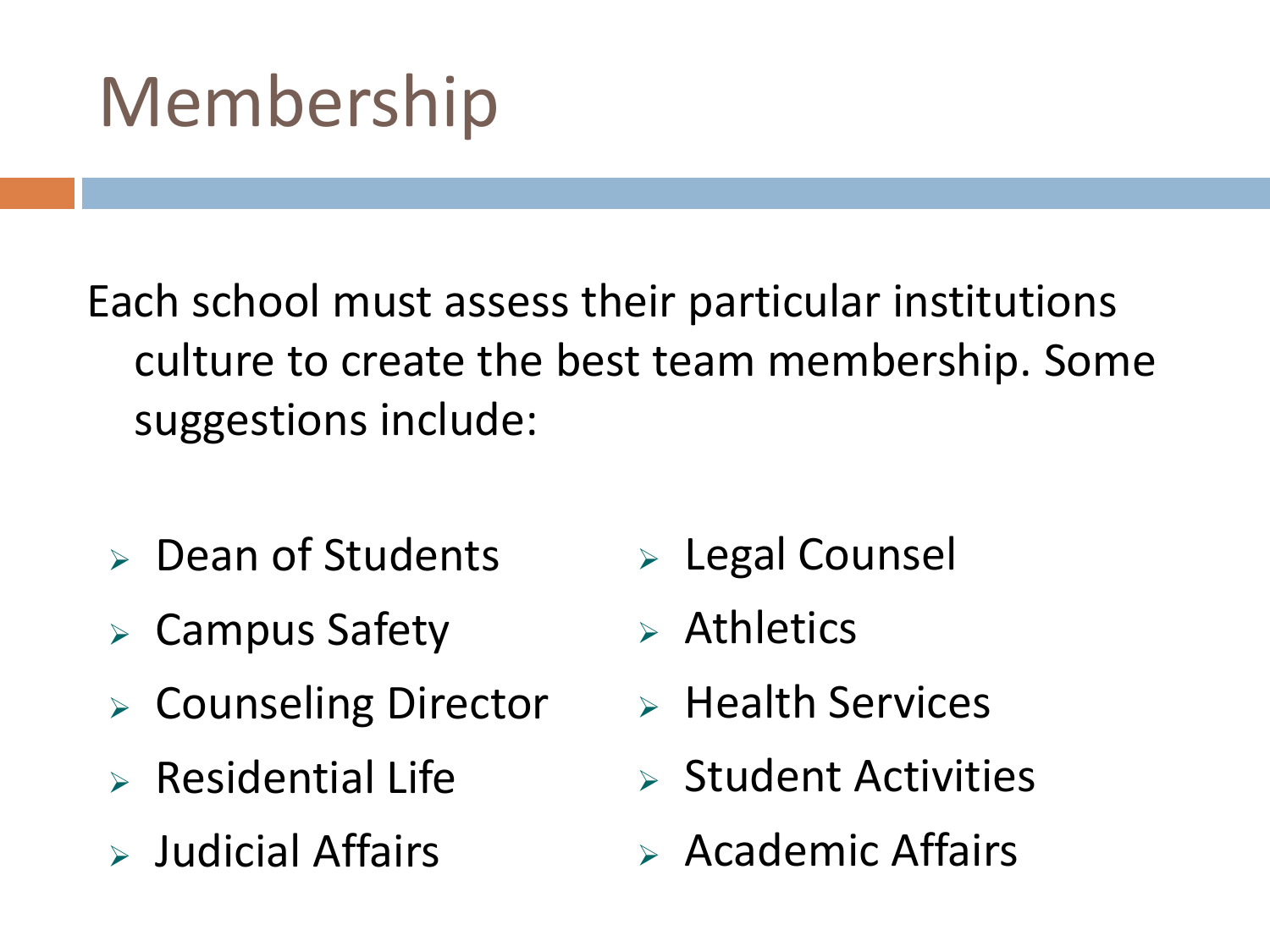### Membership

- **United Educators survey:** 
	- 100% JA /student discipline
	- 93% counseling
	- 87% campus safety
	- 87% student affairs
	- **67%** residence life
	- **67% health services**
	- 27% academic affairs
- Others include University Counsel's Office, Athletics, Student Disability Services, Greek Life.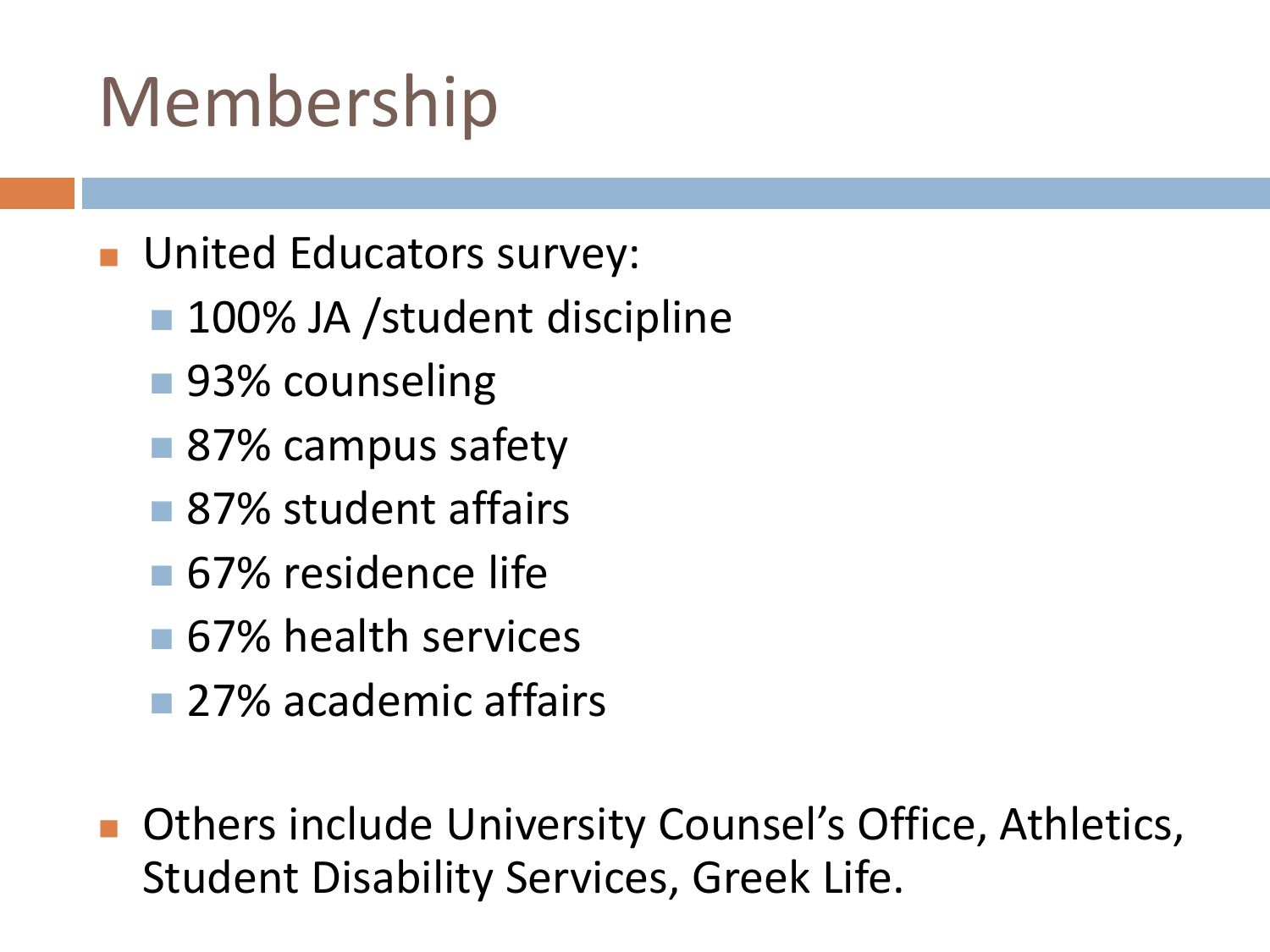# Chair's Role

- **Leader should be a senior student affairs** administrator with a high level authority manage cases, understand the IHEs administrative structure, relevant policies and procedures around conduct.
- **Understanding of the complexity of the** relevant issues in these situations.
- **Not being limited by the confidentiality laws** that apply to mental health information.
- Could still possibly be mental health professional.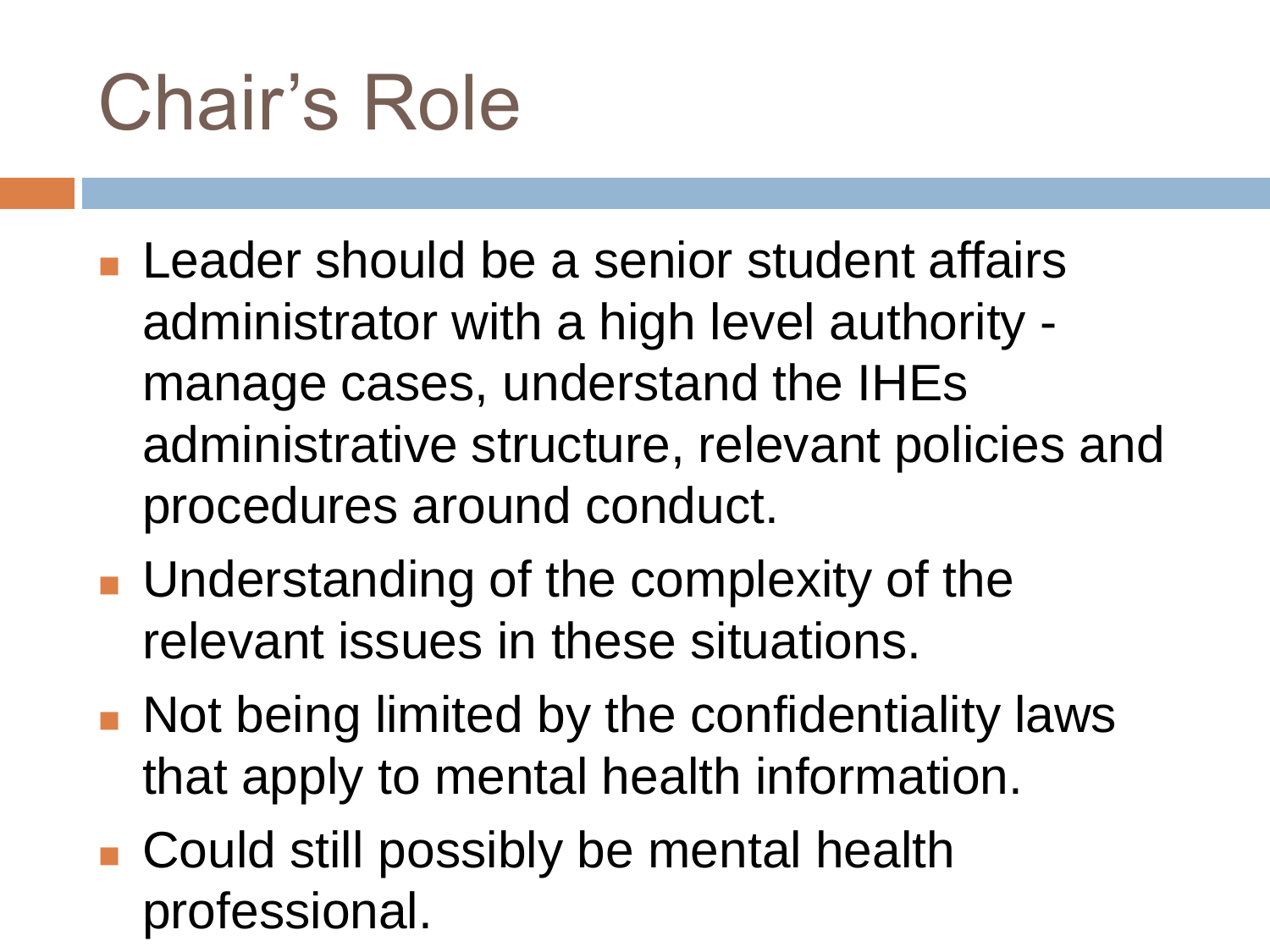# Chair Responsibility

- Setting the agenda for and facilitating meetings, including managing time.
- **Agenda include: check-in with member, compile** names of students of concern, address policy or other relevant issues.
- **Nork with University Counsel to assure appropriate** record keeping and other procedures.
- Oversight of case management/support coordination process.
- Encourage training and focus during "down times."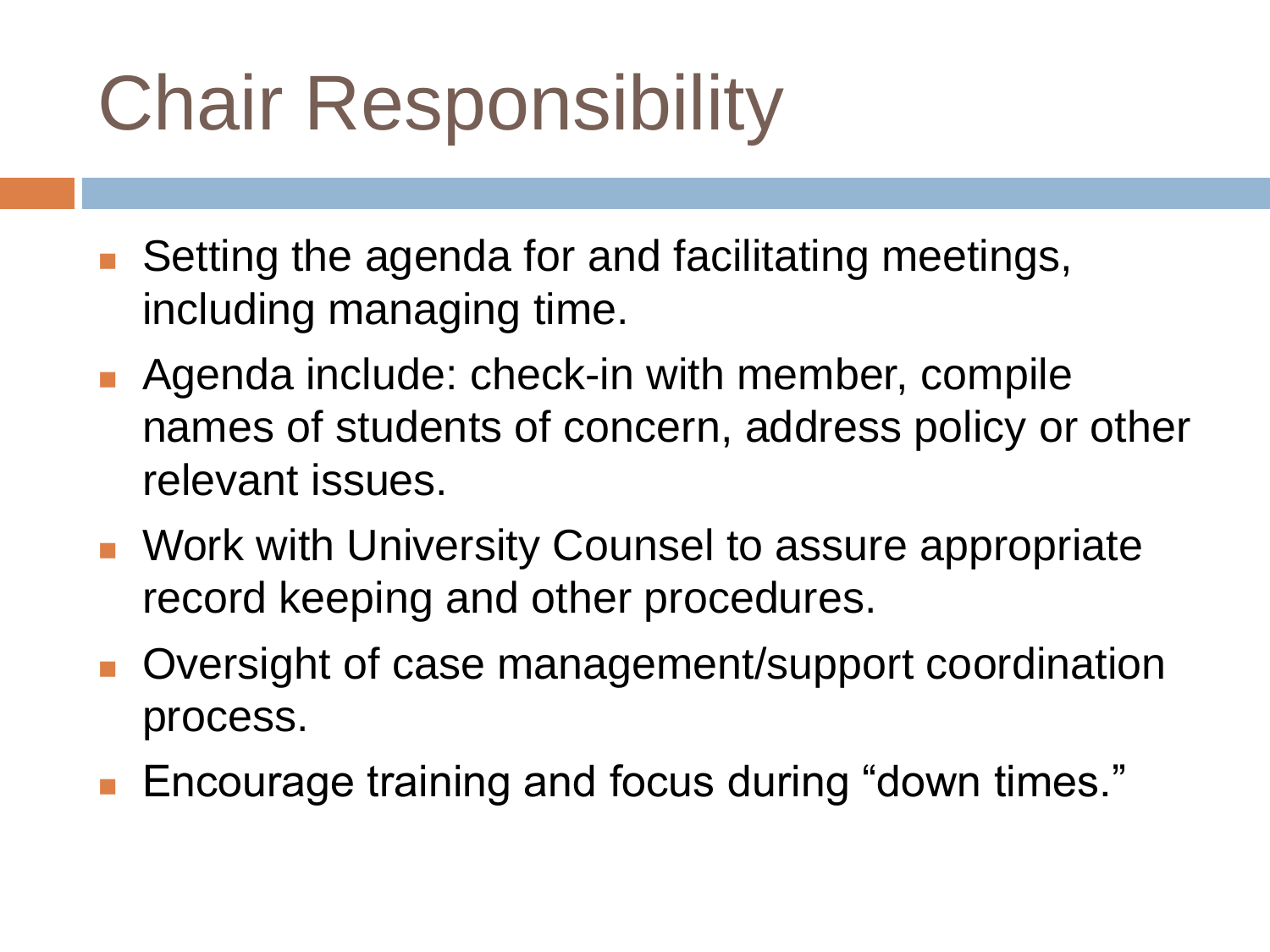#### Other Team Member Responsibilities

- Submit the names of students of concern in advance of the Team's weekly meeting.
- **Review information from their respective domains** relevant to the week's cases in preparation for the Team meeting.
- **Discuss cases to come to an acceptable resolution.**
- Examine appropriate behavioral boundaries within existing university policies, and consider courses of action.
- **Review past cases and dispositions; maintain** database.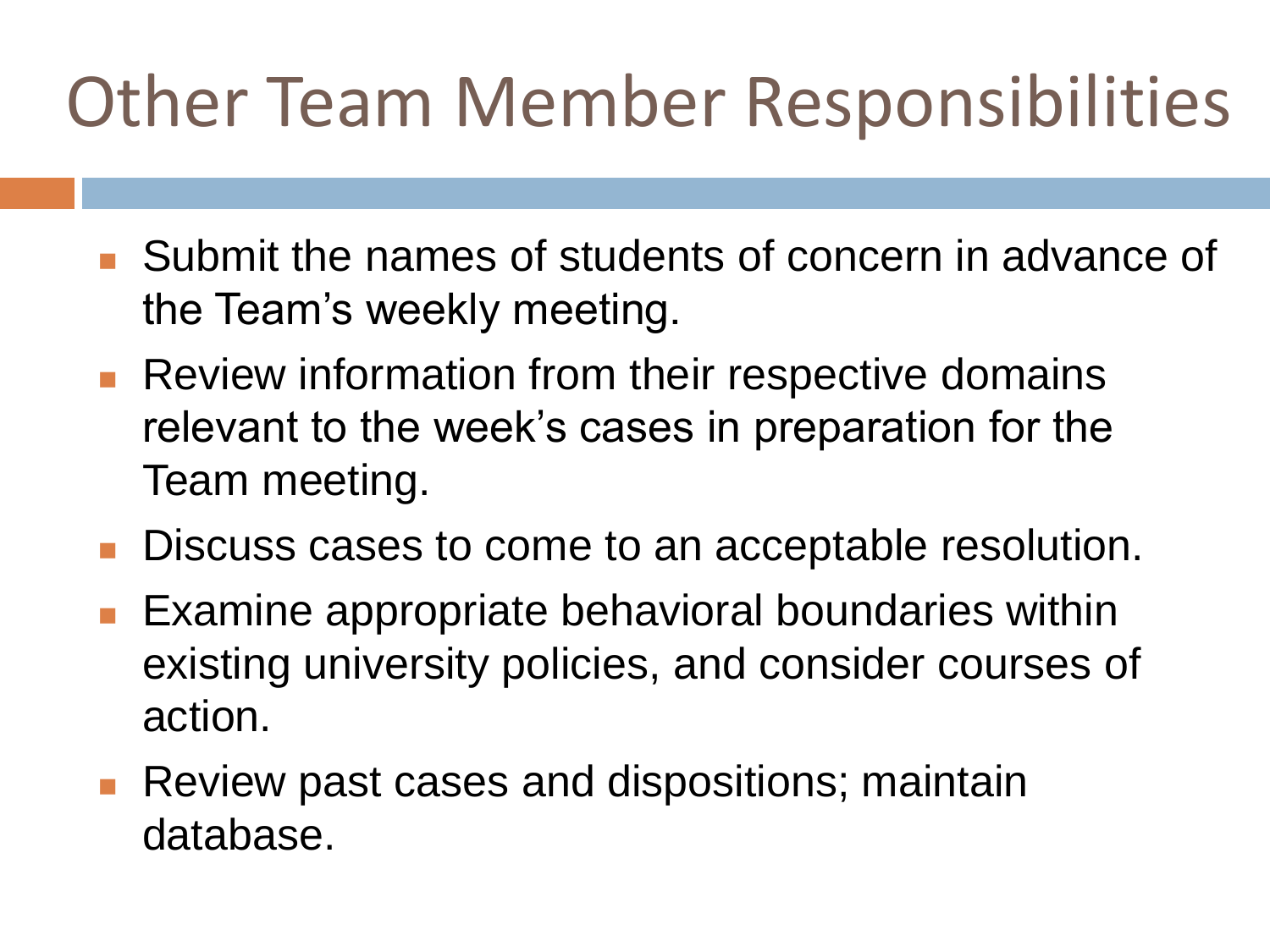#### Dean of Student

- **Often chairs the team and has responsibility for** decision making.
- **Useful in helping sort out difficult discussions** and mediating disagreements among team members.
- Holds a position that could be useful for taking action and working with "higher-ups."
- **Often a challenge to share information with DOS** depending on whether they "take it and run" or give staff a chance to work out an action plan.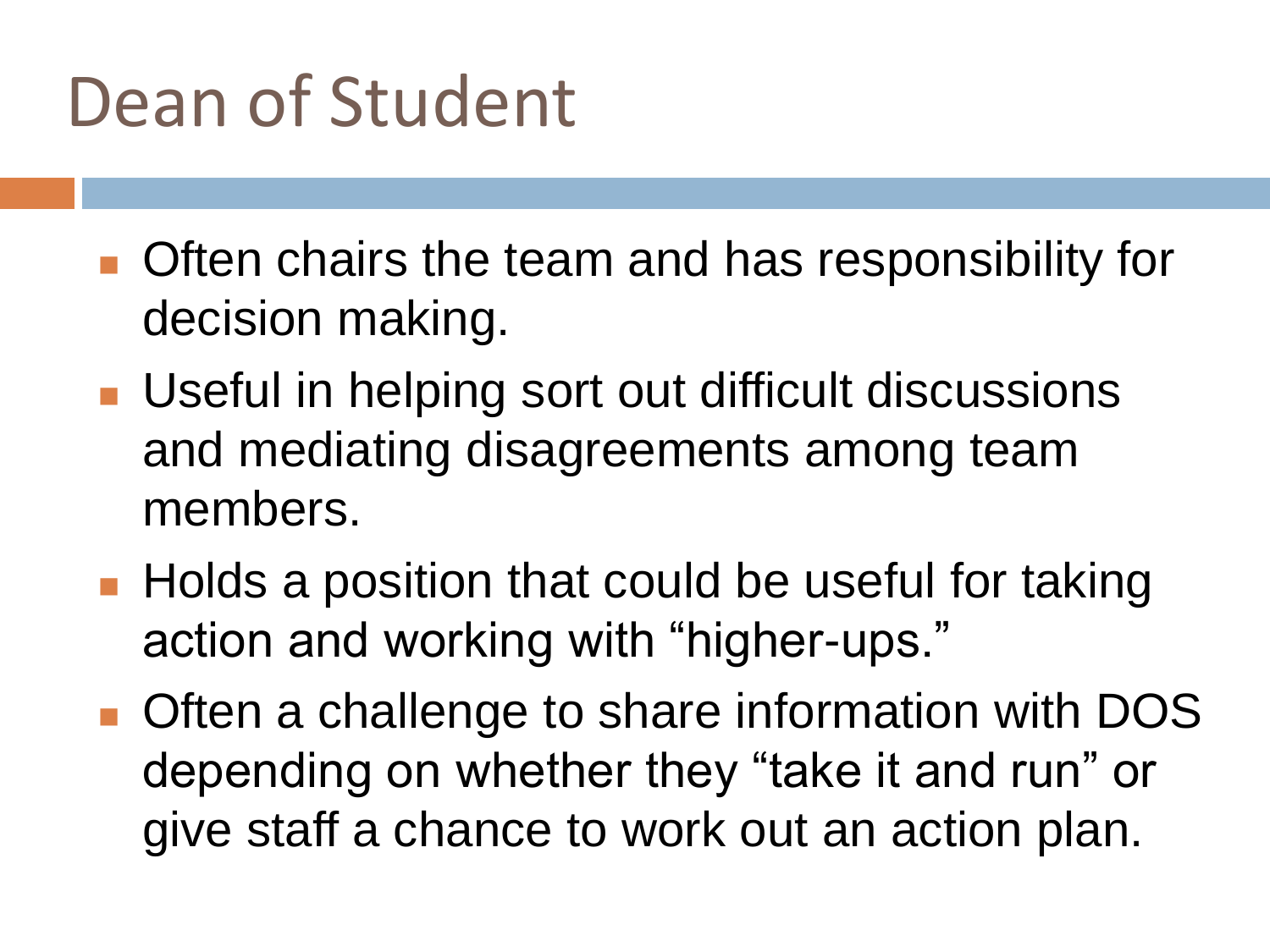#### Judicial Affairs

- JA shares active cases that may have overlap into other areas such as counseling and residential life.
- **If is likely that the police and DOS are already** aware of many of these cases.
- Cases shared typically are ones involving assault, vandalism, campus crime and drug and alcohol violations.
- For counselors, it is rare that this information is directly useful or "actionable," but consider adding to internal alert list.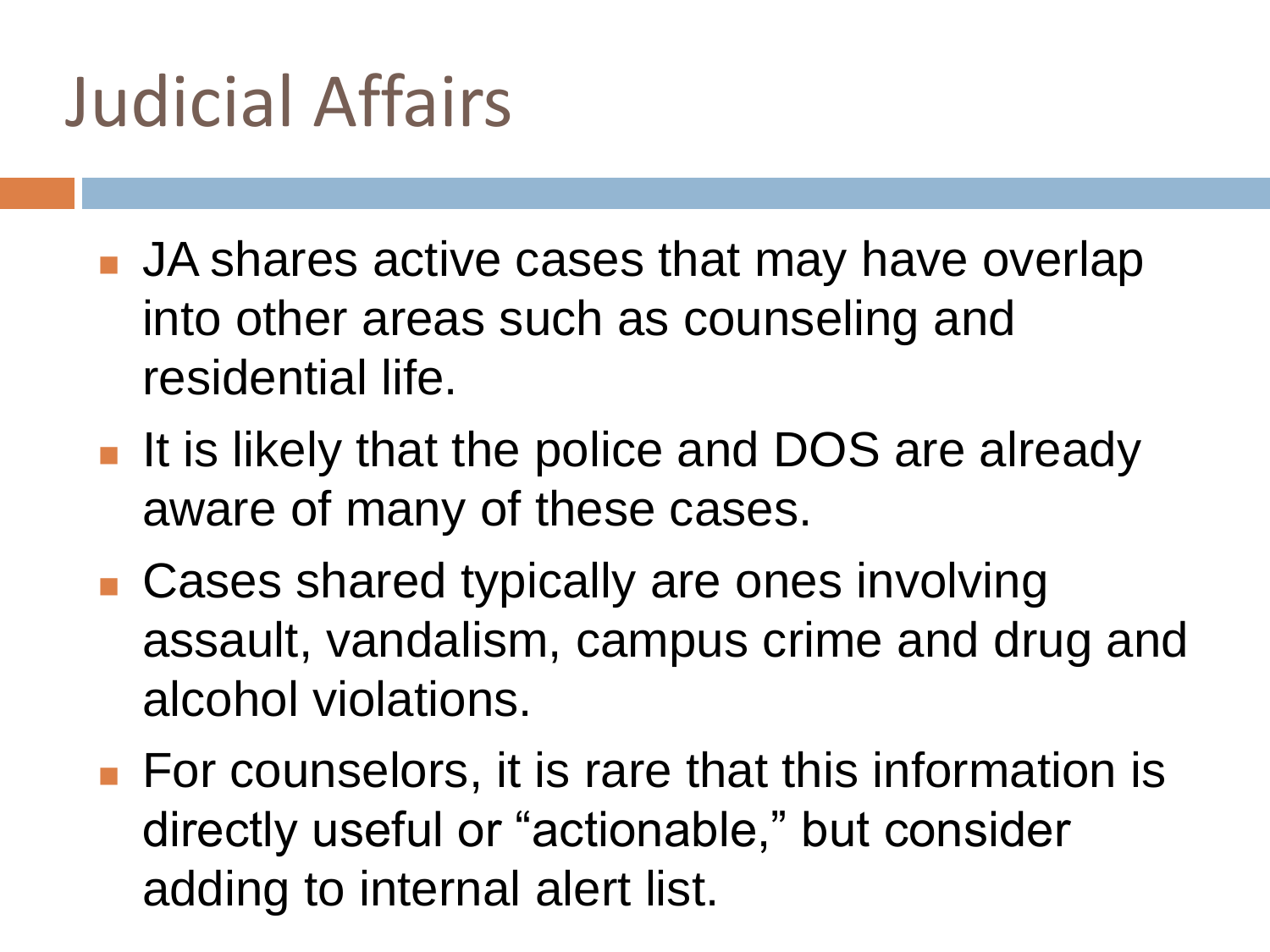### Police/Campus Safety

- **Often are members least likely to have frequent** access with other team members.
- **Offer a chance for other team members to** understand legal policy and arrest issues.
- Often first on scene in sexual assault, domestic violence or psych hospital transportation cases.
- **Need to be aware of how information that others** may share (e.g. drug issues, weapons on campus) may lead to direct action.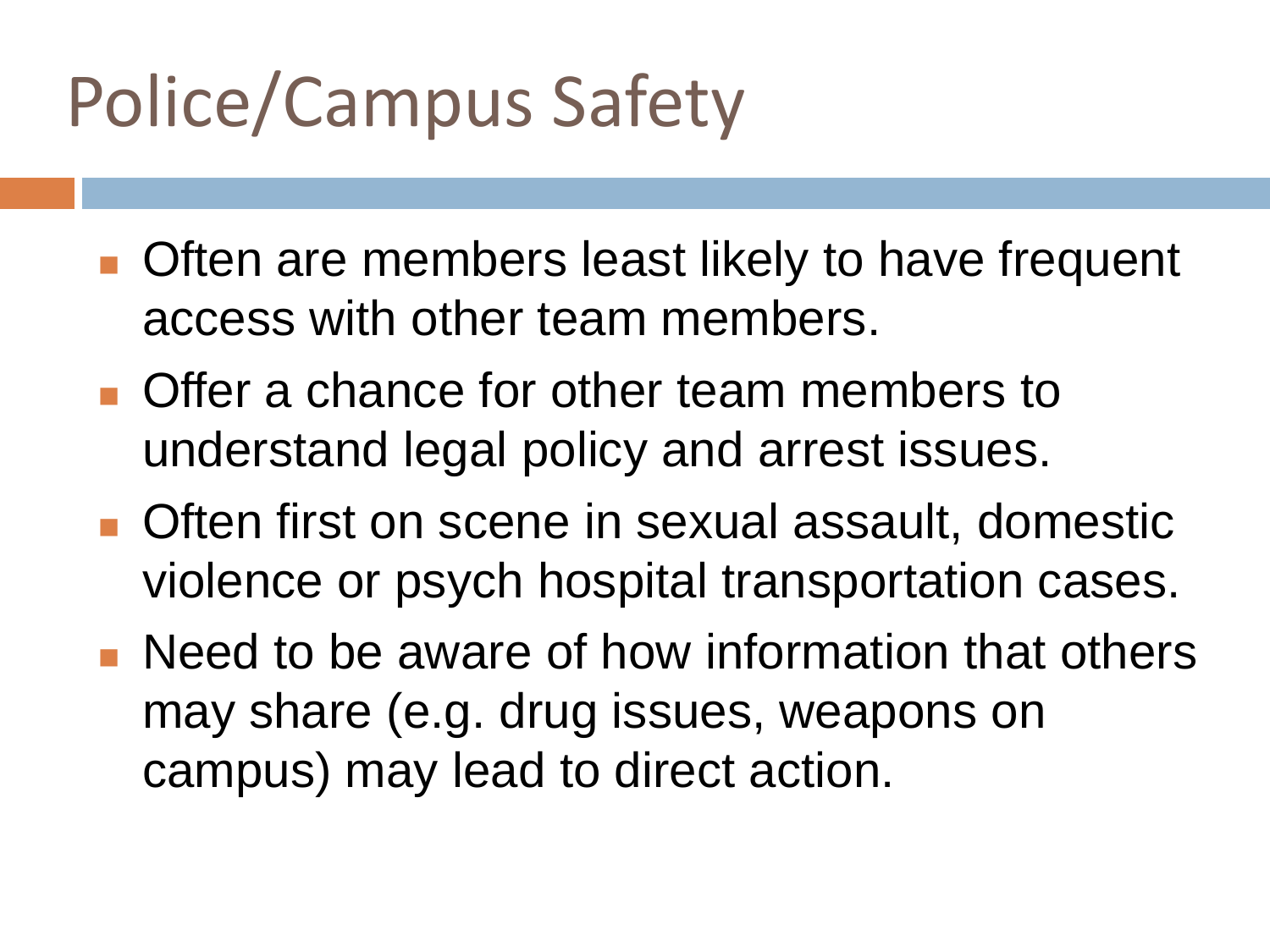#### Academic Affairs

- **Often has direct access to grades and class** attendance with some follow-up.
- **Norks more directly with concerned faculty who** may be worried or fearful of another shooting.
- **Nay have other issues to consider such as** retention.
- **Nay experience pressure from faculty or** academic affairs administration to remove underperforming students.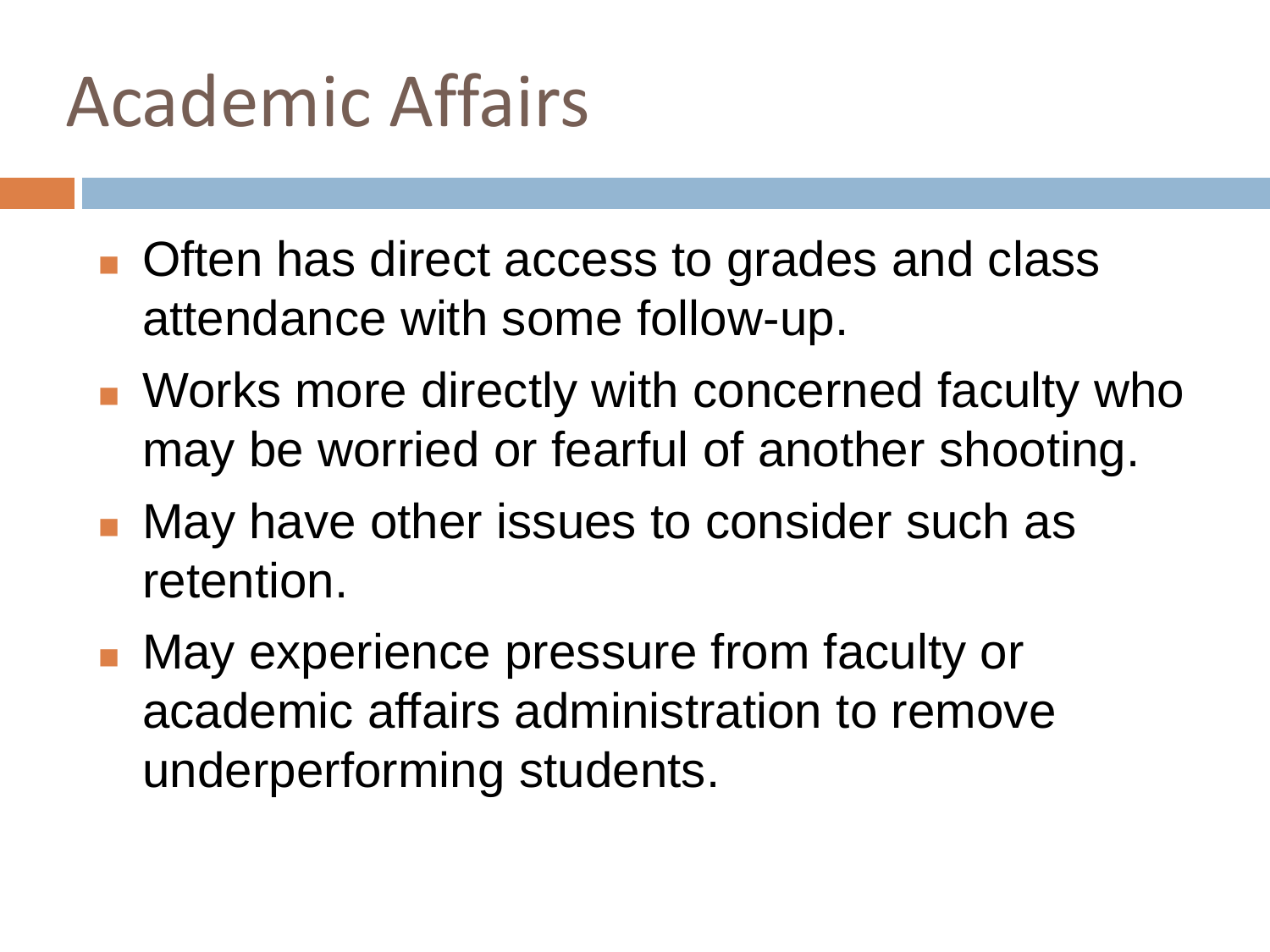### Mental Health Role

■ Counselors and psychologists (working as administrators and/or clinicians) are faced with a range of choices when it comes to choosing what their involvement should be when participating on a Team.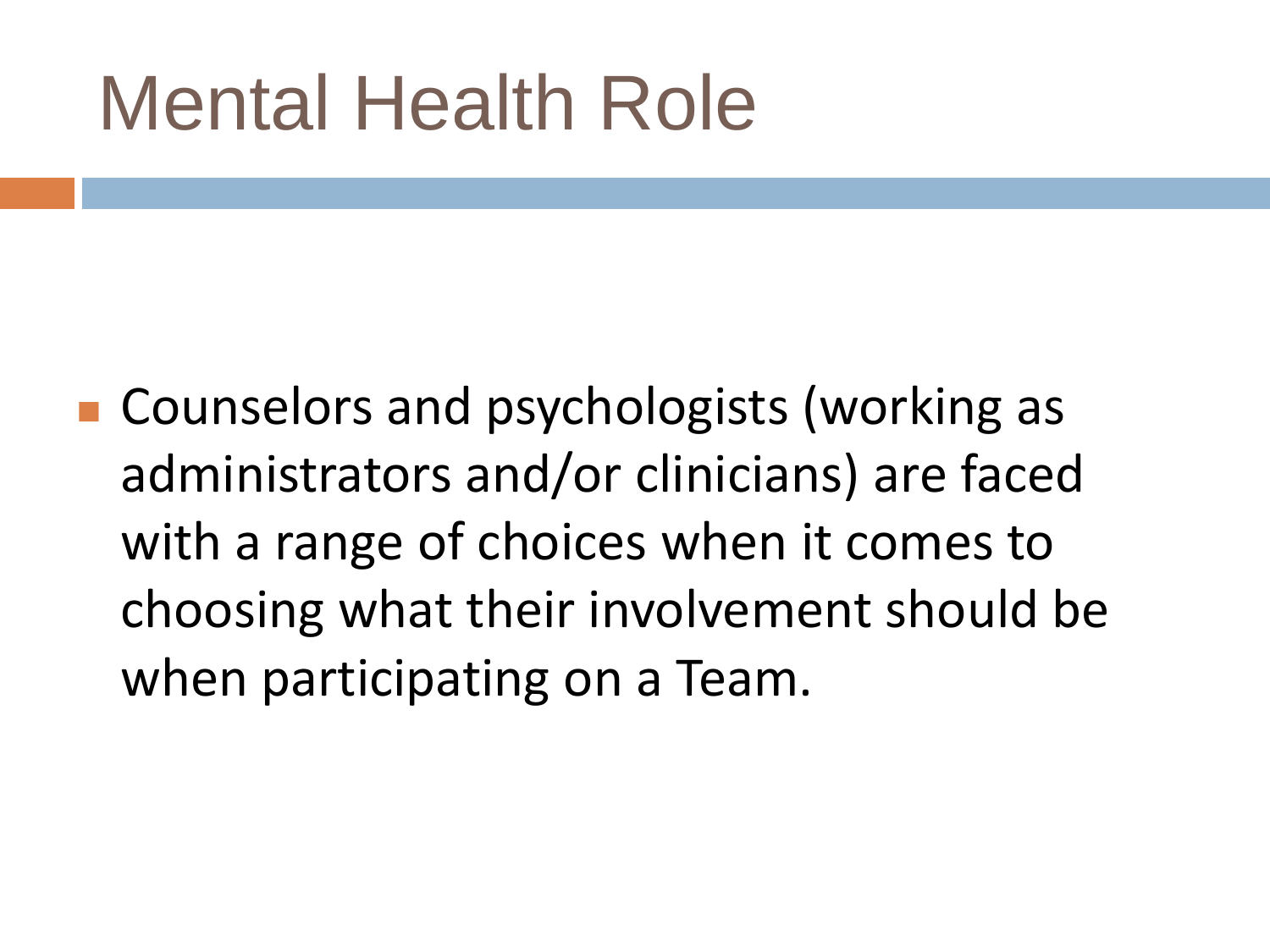#### Benefits of Counselor Involvement

- **If the Increased expertise in mental health problems** available to BIT.
- Connection to students who utilize counseling.
- Improved perspective in regards to how other departments operate.
- Increase in information sharing (reduce silo) with other departments.
- "Team player" benefit when working with other departments.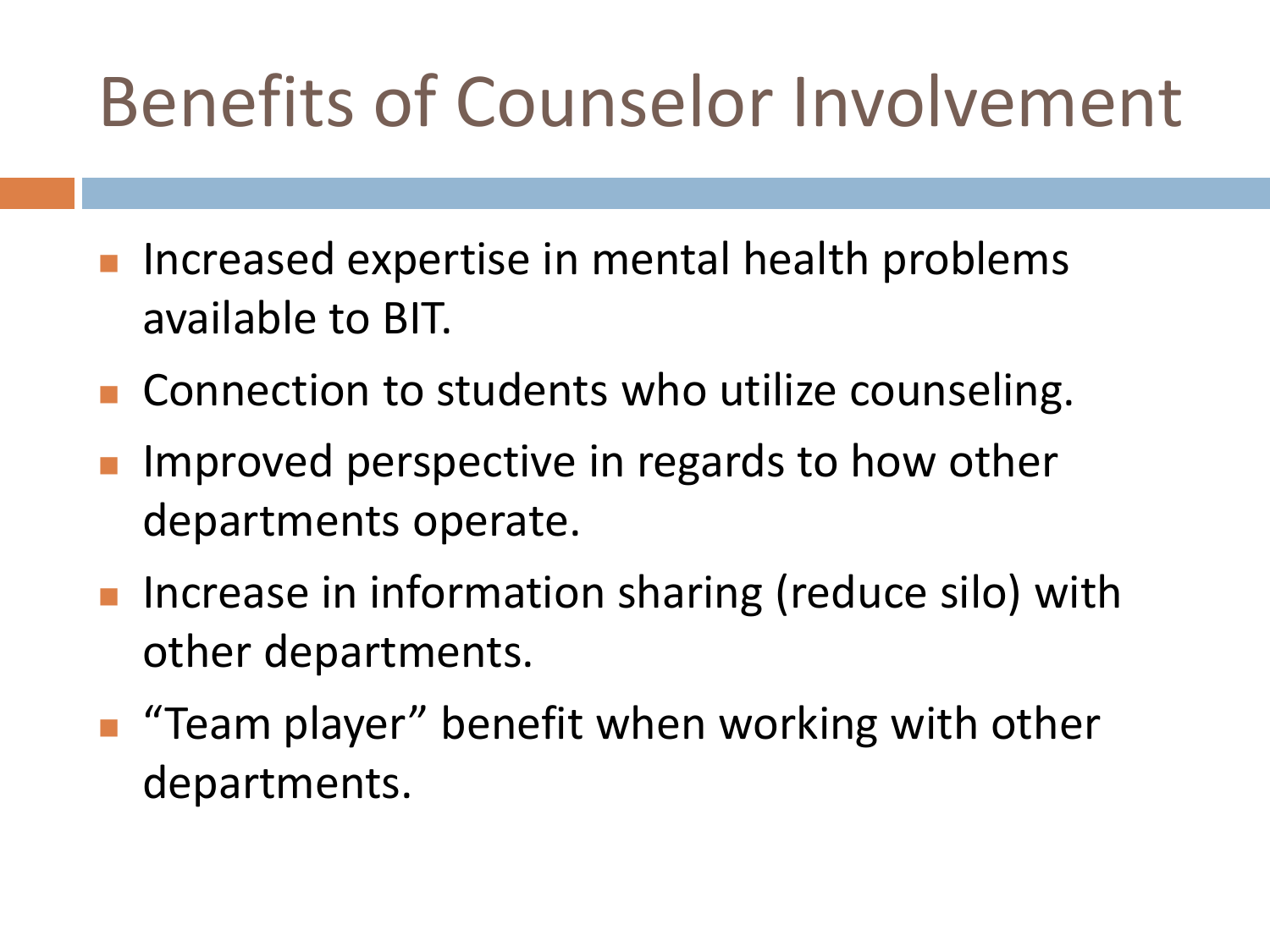### Challenges of Counselor Involvement

- **Perception that counseling shares all information** with others on campus.
- **Potential violation of ethics codes with professional** organizations.
- Increased exposure to "tricky" situations that require action by team member (e.g. like having a lawyer on the team).
- Counseling staff feeling frustrated being pulled into mandated or "big brother" treatment.
- Reduction of students sharing or coming to counseling.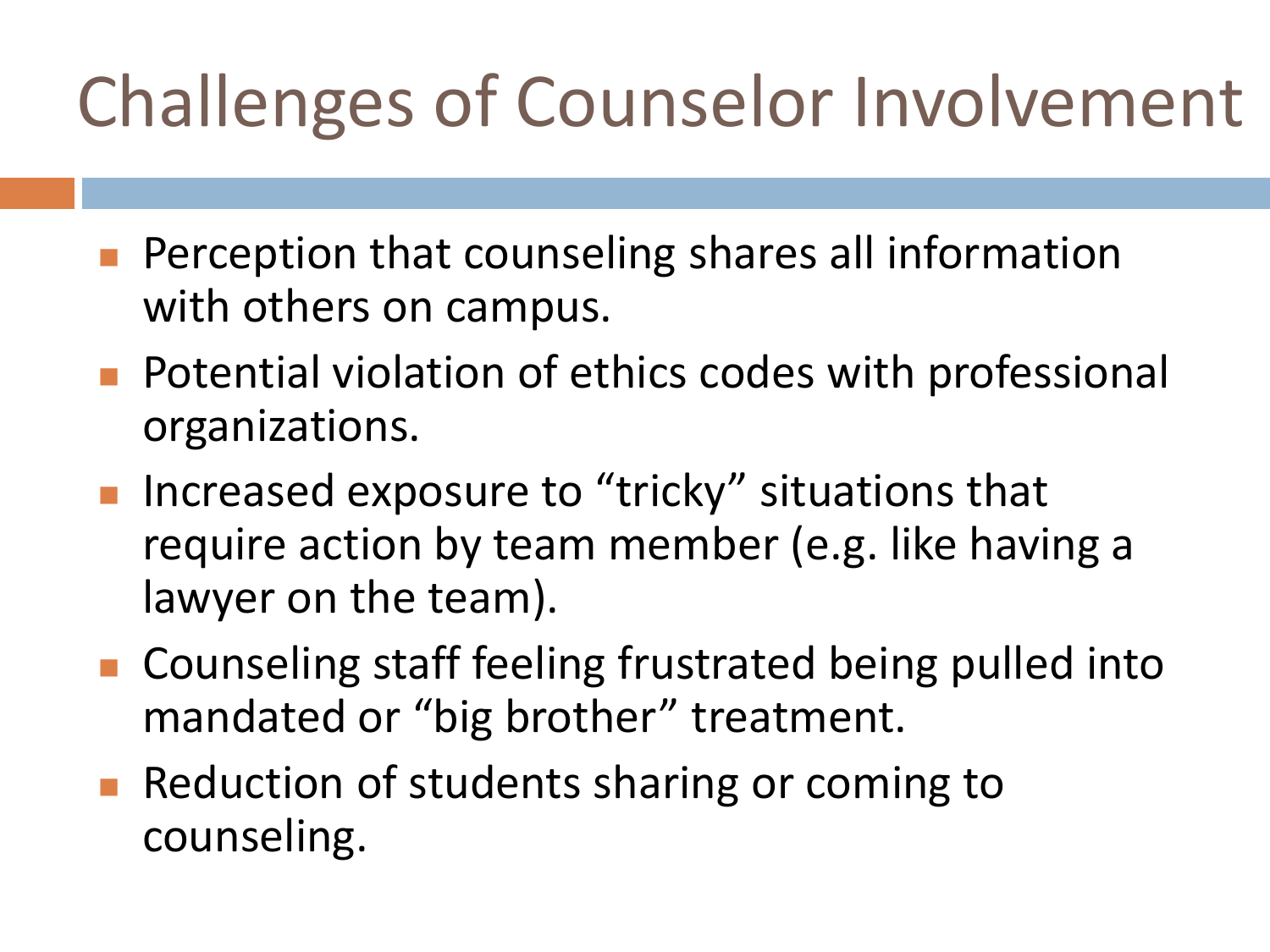#### No Involvement. There are rules.

- There are rules and ethics that I have to follow, these are non-negotiable.
- **These rules do not allow me to be part of a BIT.**
- **If I attending a meeting, I would violate my ethical** code and perhaps be in trouble with the licensing board.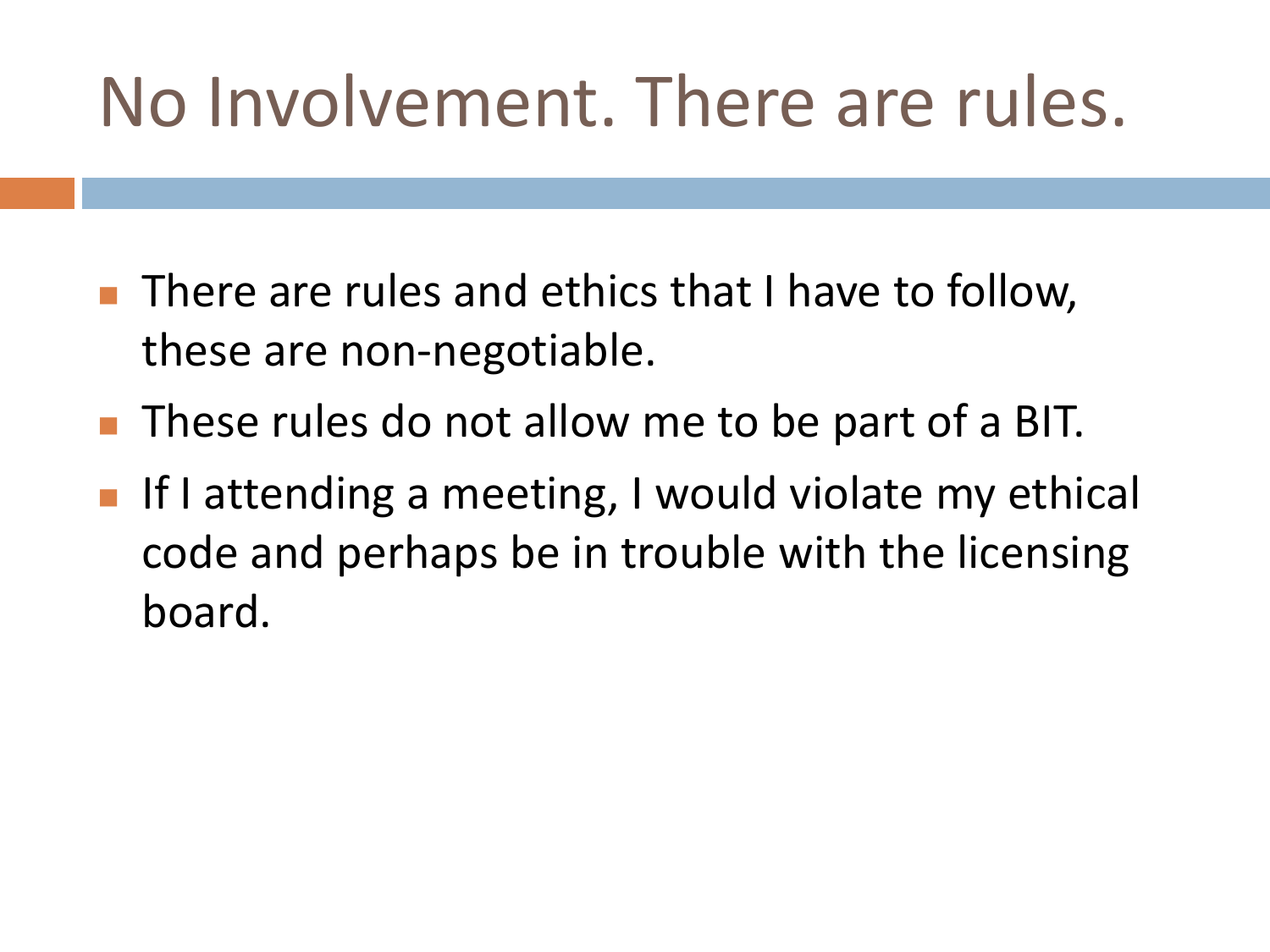#### I'll go and consult, but no names.

- If I'll attend the meetings and will offer support and information to others on the team about mental health issues.
- I don't talk about my clients or any current cases because of ethics and my licensure.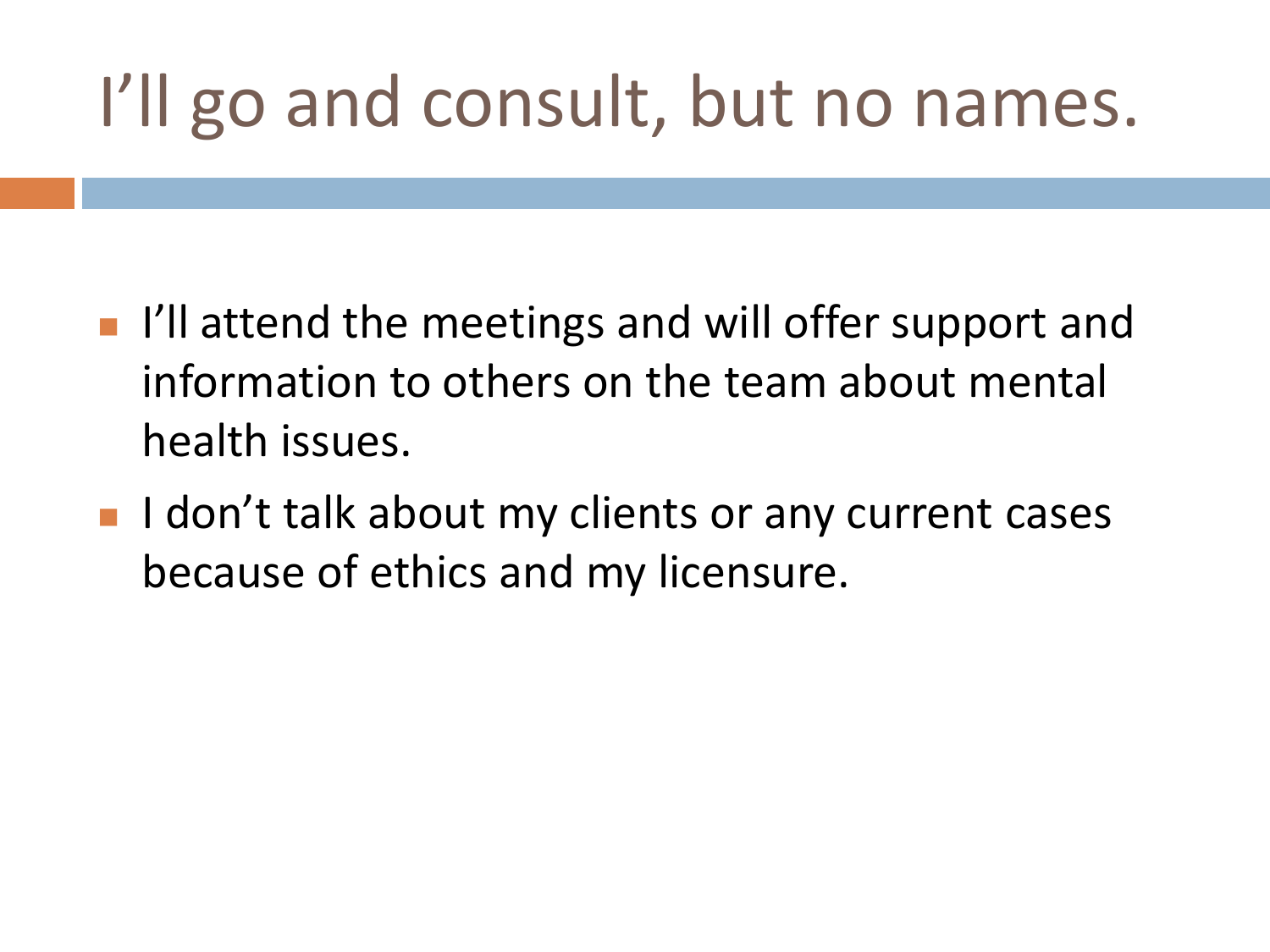#### I go, but I don't talk or do anything.

- I can attend a BIT, but I can't say anything about any students I work with---that is unethical.
- $\blacksquare$  I'll come to the meetings, but I'm just there to sit and listen. I can't do anything without my client's permission.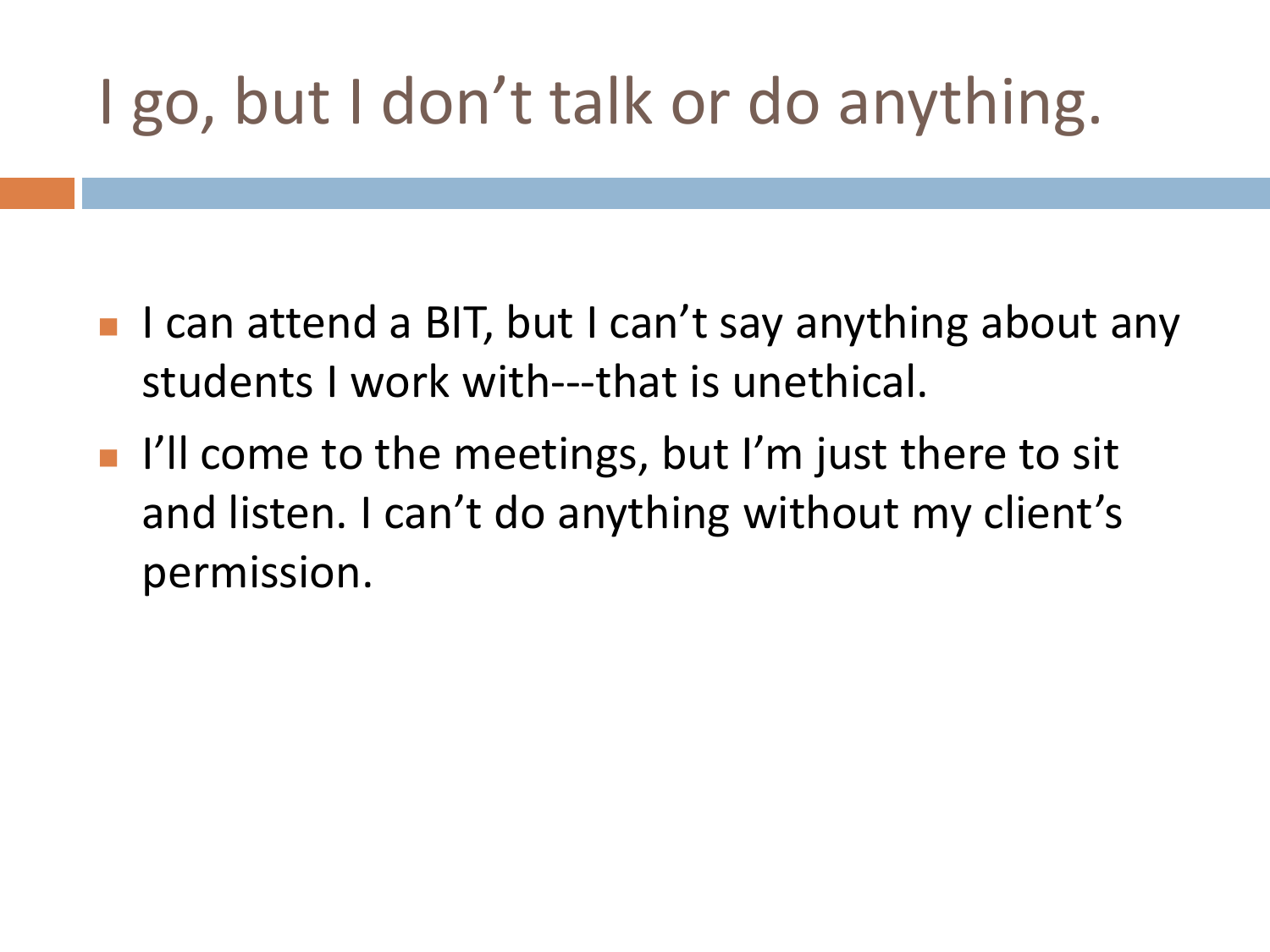### I try to be helpful, within reason.

- **I** I will attend the BIT and can share information if needed.
- We have our student sign an informed consent that gives some permission for us to talk about them at a BIT if there is an emergency.
- I can talk to my clients or non-clients to try to get them connected to counseling.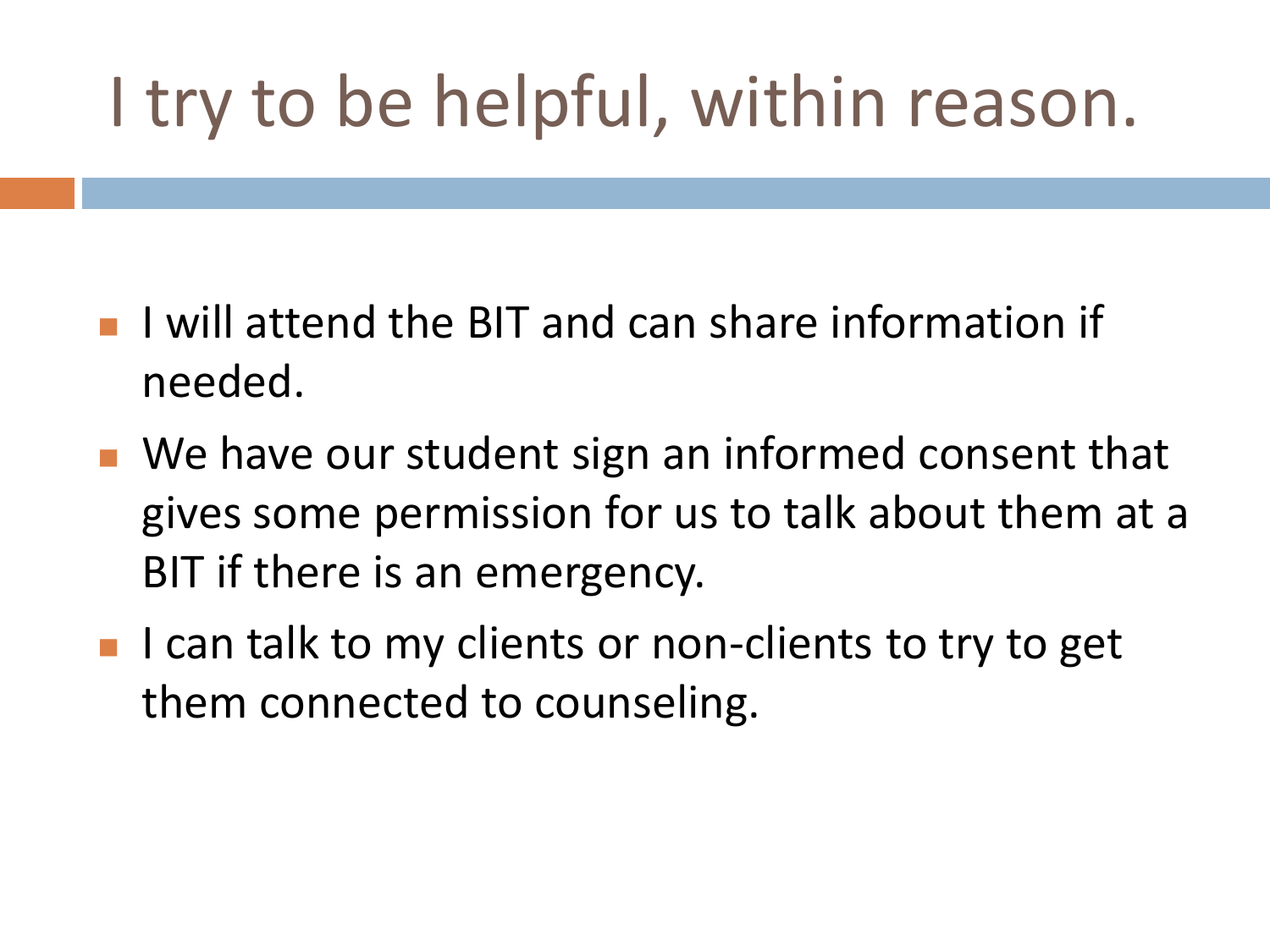## I'll do anything, forget my ethics.

- $\blacksquare$  I will attend the BIT and can share anything you need.
- I don't see confidentiality as an issues since we all work at the same school.
- $\blacksquare$  I can call faculty and tell them or talk to a students parents without any permission.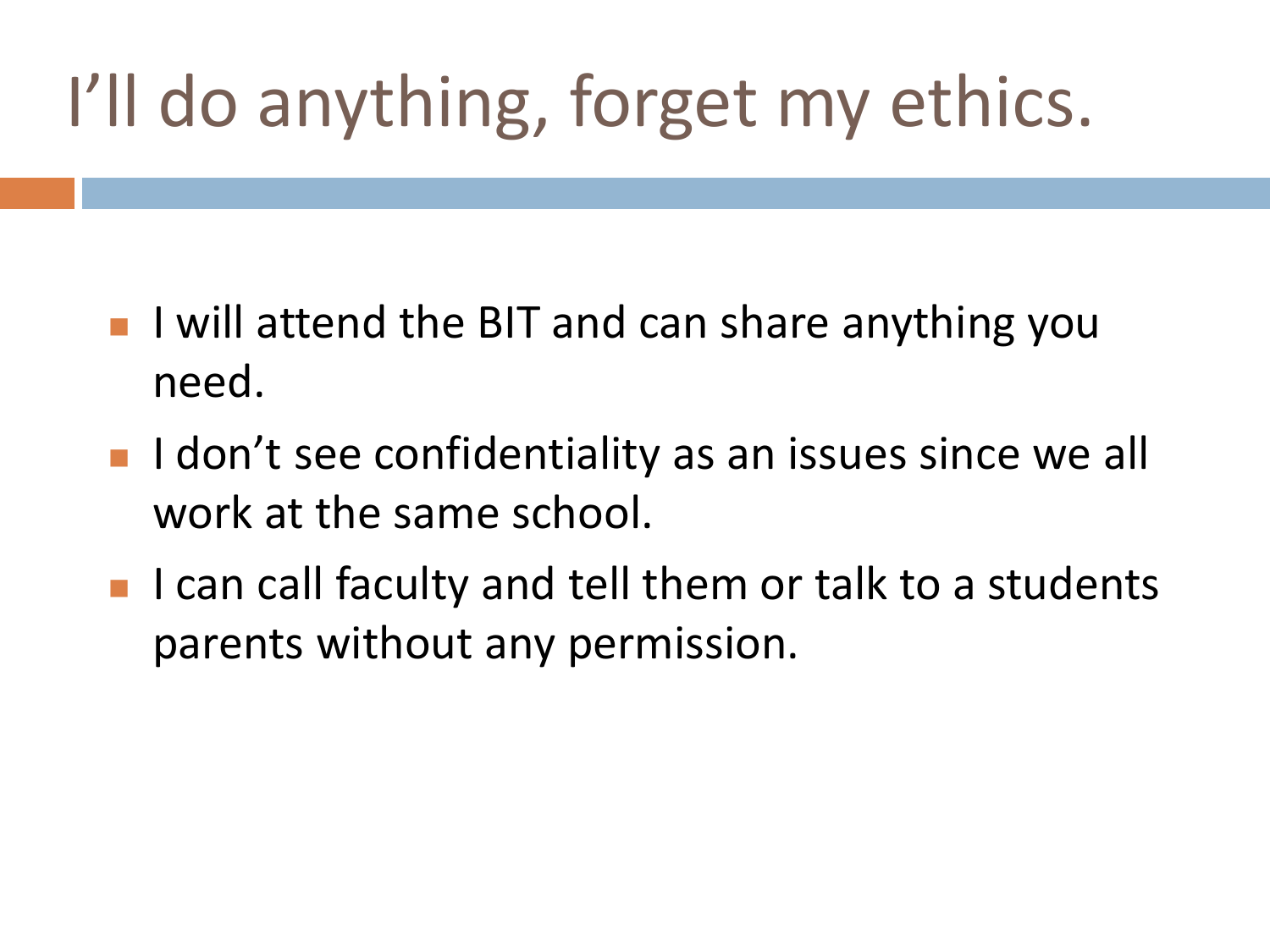# Mental Health Role Revisited

- $\blacksquare$  Ideally mental health professionals are not the chair but serve as consultants to the team.
- **Help others understand the relevant mental** health context, realize counselors do not need to be expected to bring information on students to the team.
- Can serve as a conduit back to the counseling service to inform therapists of campus concern about a student client of the counseling service.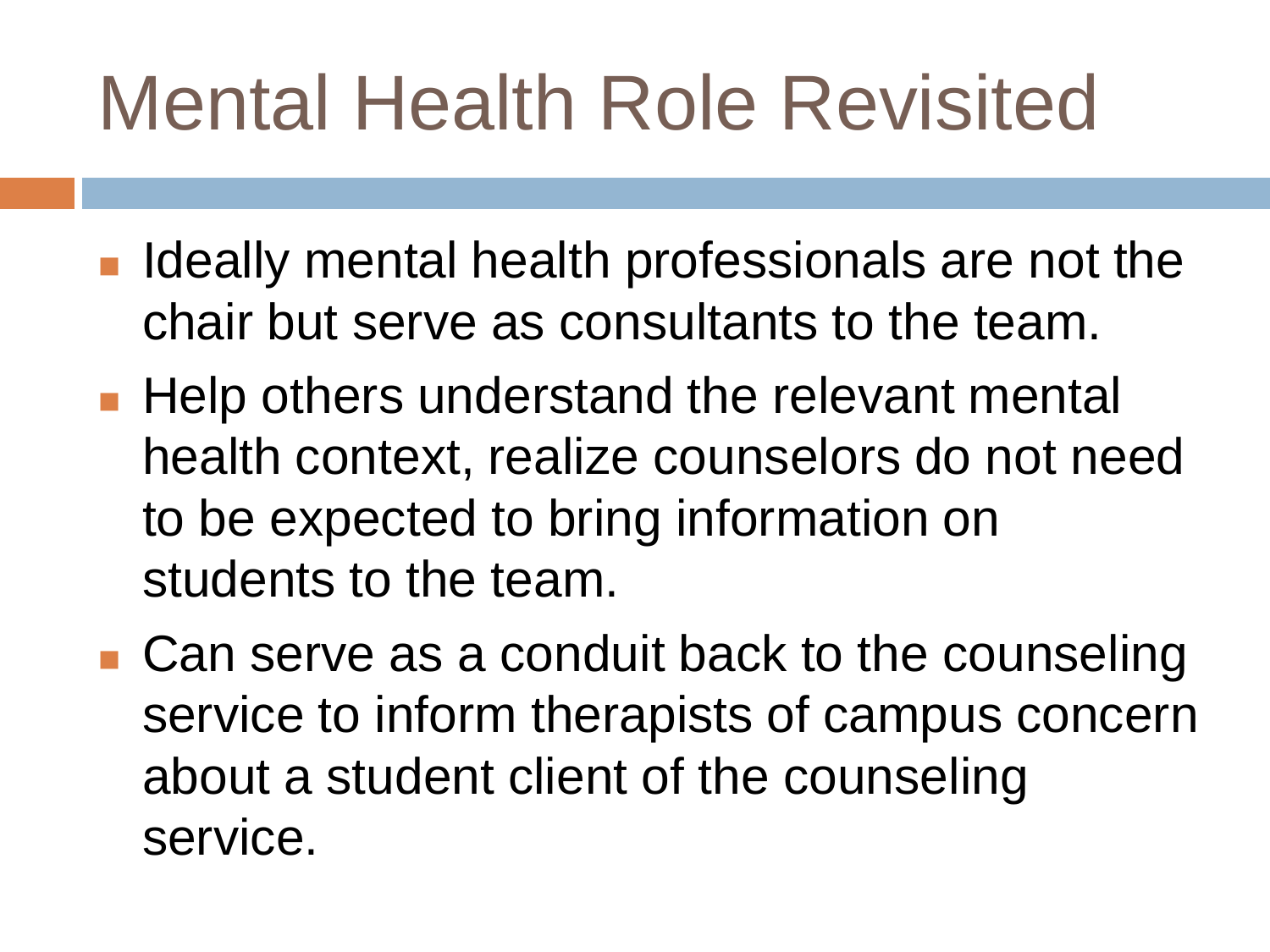#### Attend to Group Process

- All groups do go through various stages Corey and Corey (2006) .
- **Orientation and exploration,**
- Transitional stage where the group is dealing with conflict and resistance,
- Working stage that is characterized by cohesion and productivity,
- **Consolidation.**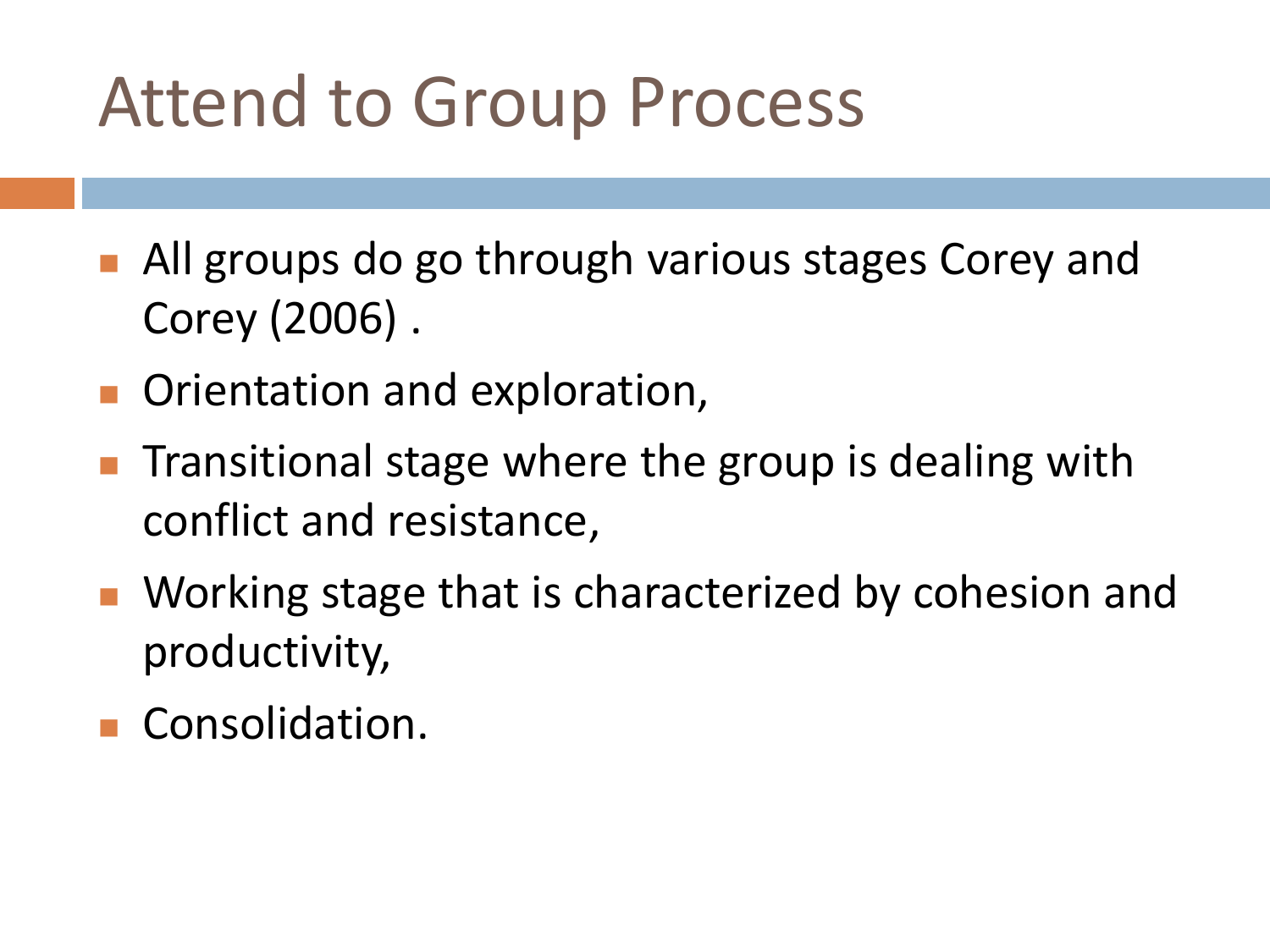#### Attend to Group Process

- **Orientation and exploration as they sort through** many of the issues we will discuss.
- Will be some conflict about these issues as different members have different perspectives.
- **Members develop relationships with each other** productivity and consolidation.
- **Critical component for successful team.**
- Unlikely the team will come together without acknowledging group dynamics.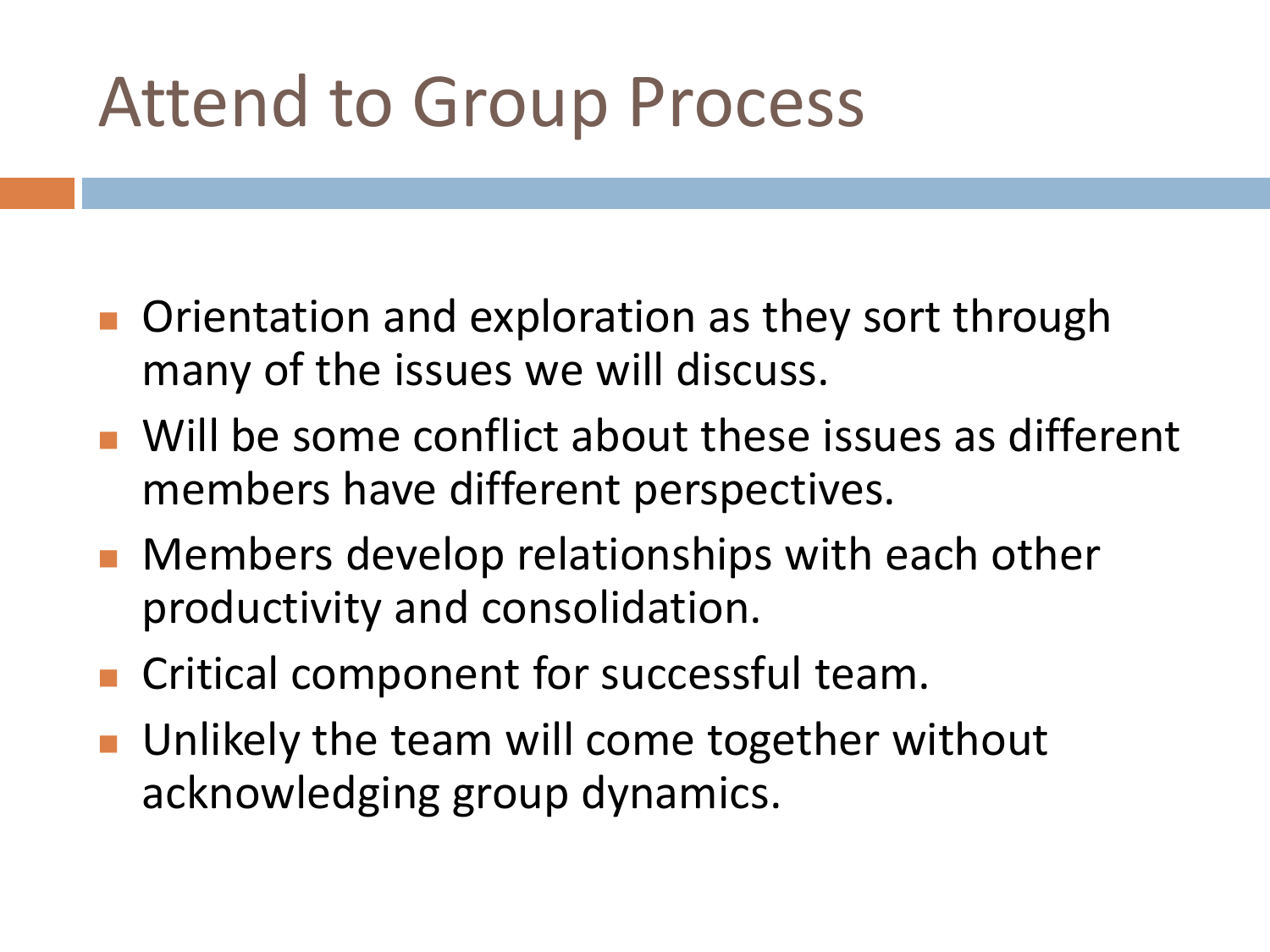### Legal Ethical Issues

- When BIT members deliberate any course of action it must be determined on a case-by-case basis.
- **Any policy requiring automatic dismissal or** withdrawal of a student who expresses disturbing behavior is legally vulnerable.
- "A significant risk constitutes a high probability of substantial harm, not just a slightly increased, speculative, or remote risk" (OCR to De Sales.)
- There needs to be an *individualized* and *objective* assessment as to whether the student can safely be a member of the community.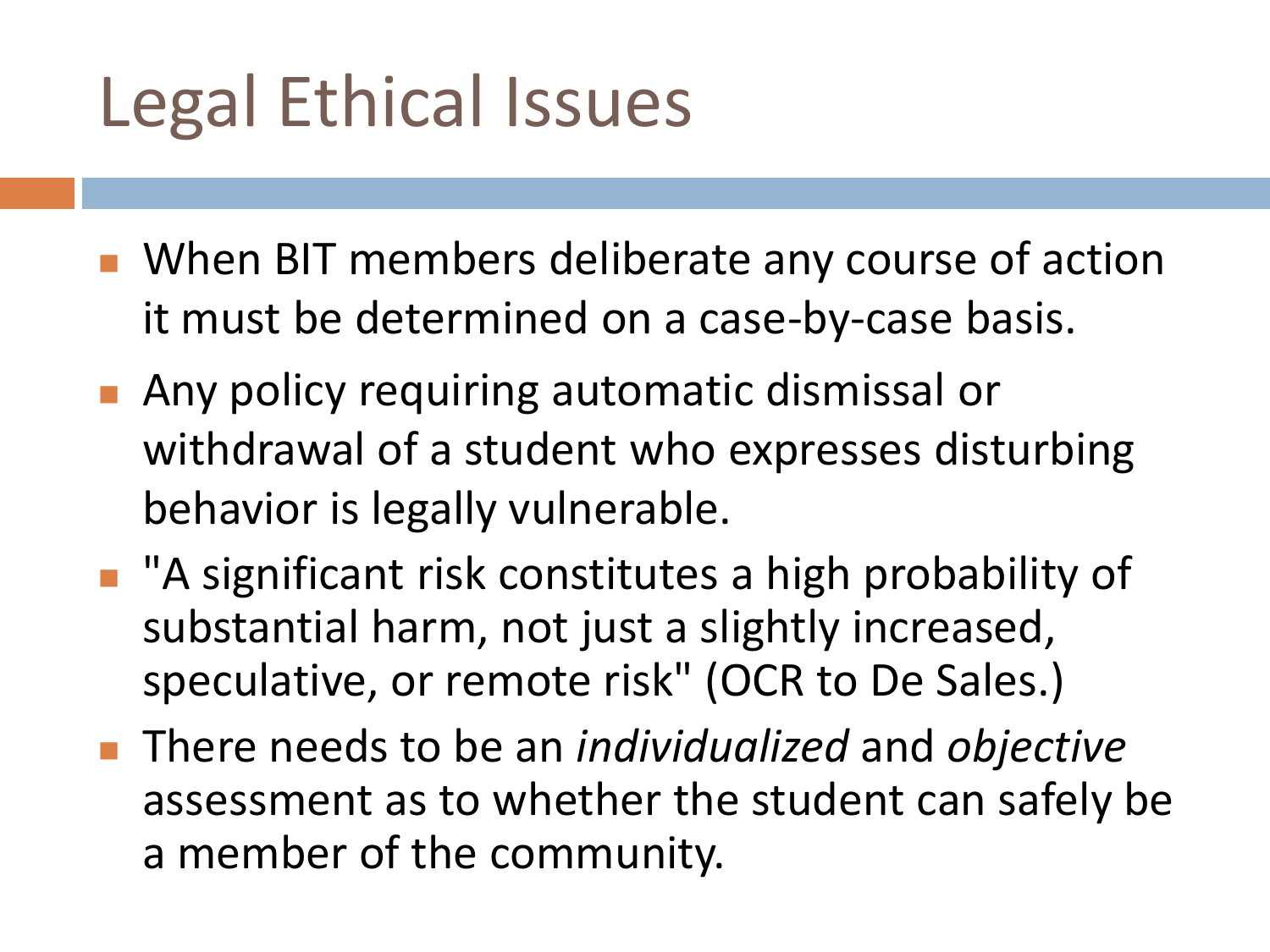### Legal Ethical Issues

- Any assessment must be "...based on a reasonable medical judgment relying on the most current medical knowledge and/or the best available objective evidence" (OCR to DeSales.)
- **The assessment must consider the following issues:** 
	- $\blacksquare$  Nature, duration and severity of the risk;
	- $\blacksquare$  Probability that the risky behavior will actually occur;
	- Whether reasonable accommodations will sufficiently reduce the risk.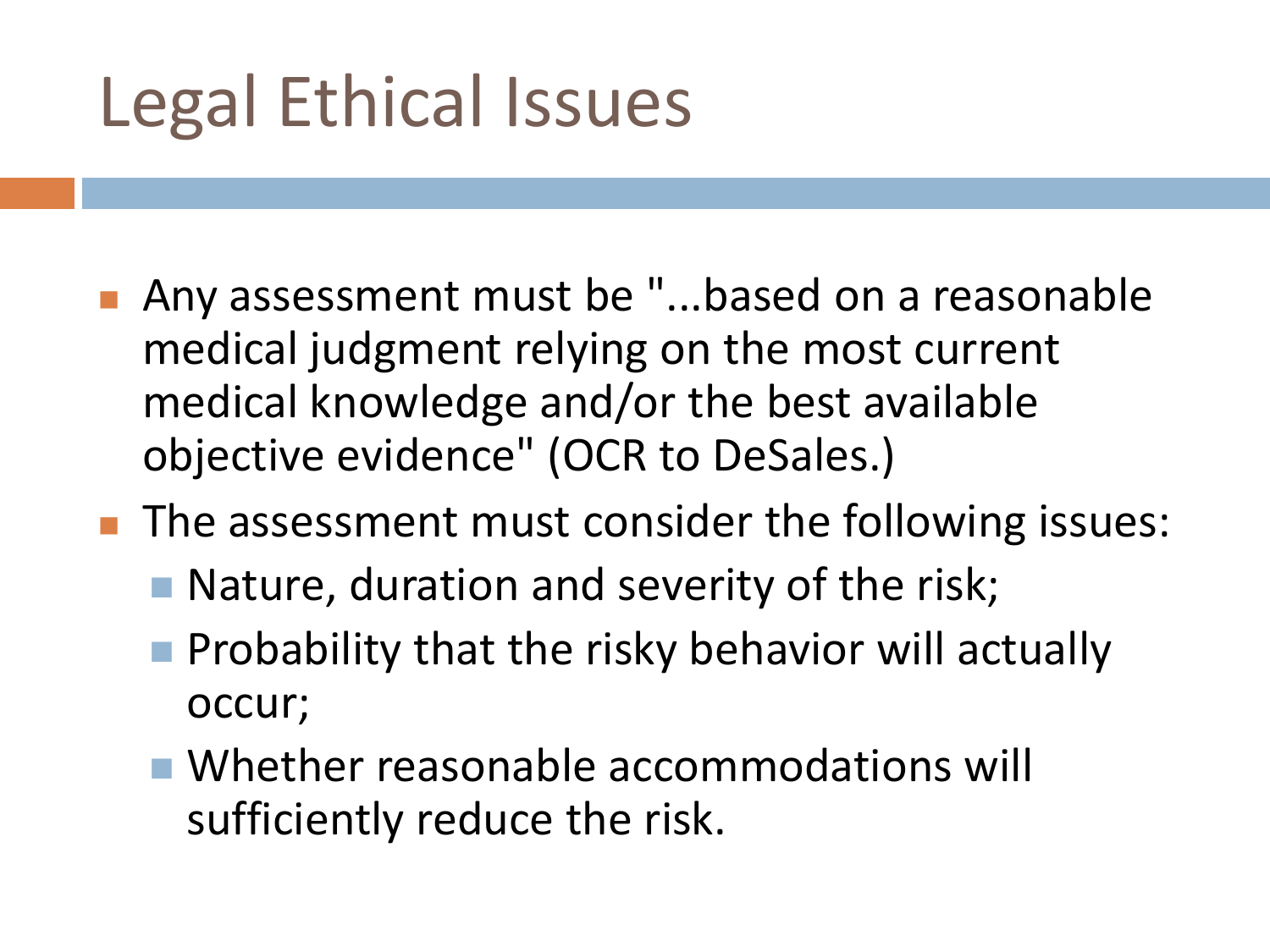### Teams Becoming Standard Practice

- **Nost schools have some form of counseling staff on** their BIT team.
- According to the 2009 Campus Safety and Security *Survey*, about two-thirds of respondents said that a Behavioral Assessment Team exists on their campus ranging from 42 percent of public two-year colleges to 65 percent of independent institutions and 76 percent of public four-year colleges and universities.
- **Deam Divide Schools with Behavioral Divides Schools with Behavioral** Assessment Teams have a member from counseling services.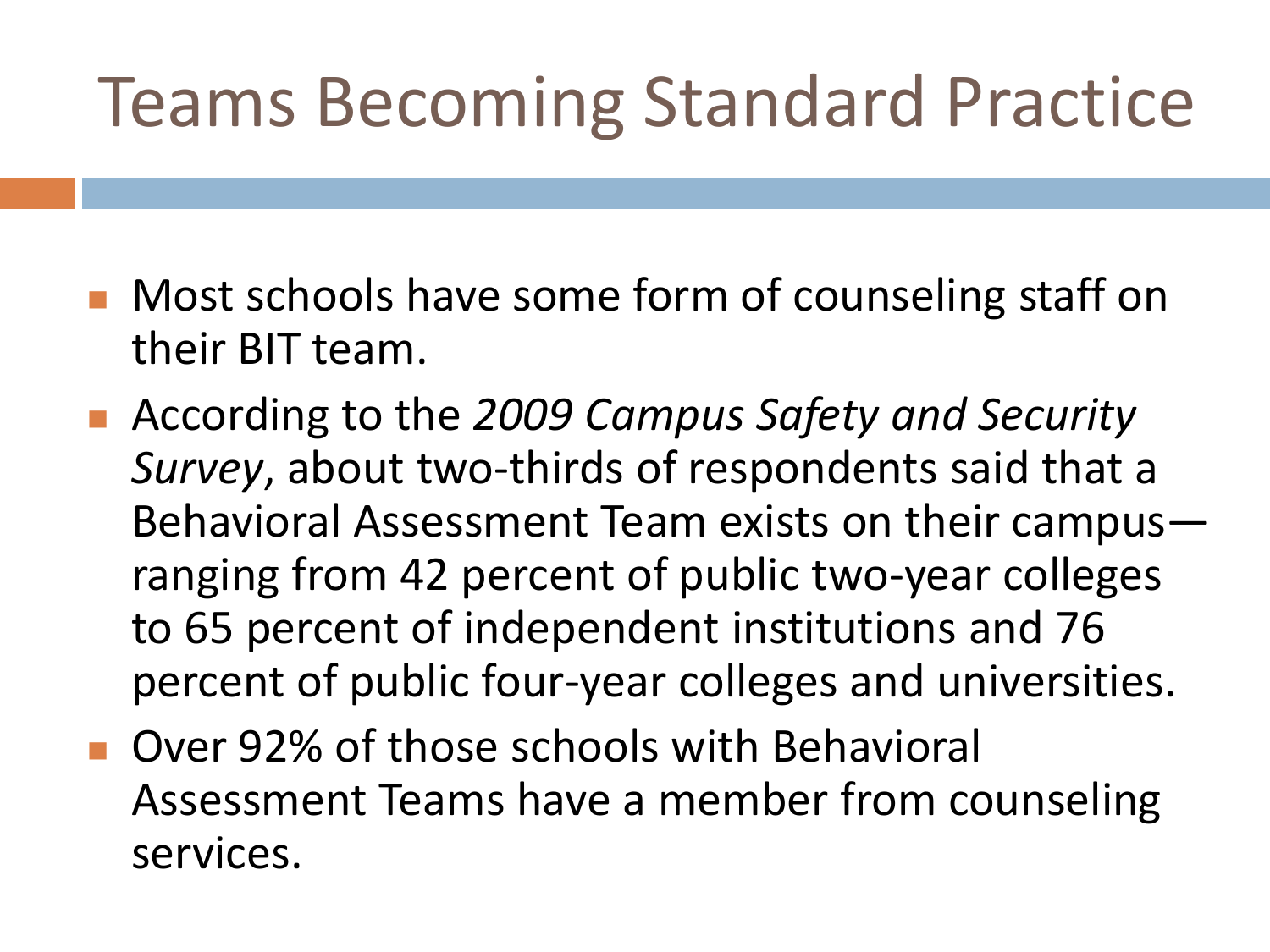

- Our team is a little on the larger size. We have DOS, judicial affairs, Gym coordinator, academic support, counseling, health, police, diversity affairs, south campus, student activities and residential life.
- We meet weekly, judicial affairs keeps a centralized list for records, but each department keeps their own notes.
- I I share "we know them and are working with them" or more details if there is a hospitalization or suicide threat. We use an informed consent to give permission to share information with the team.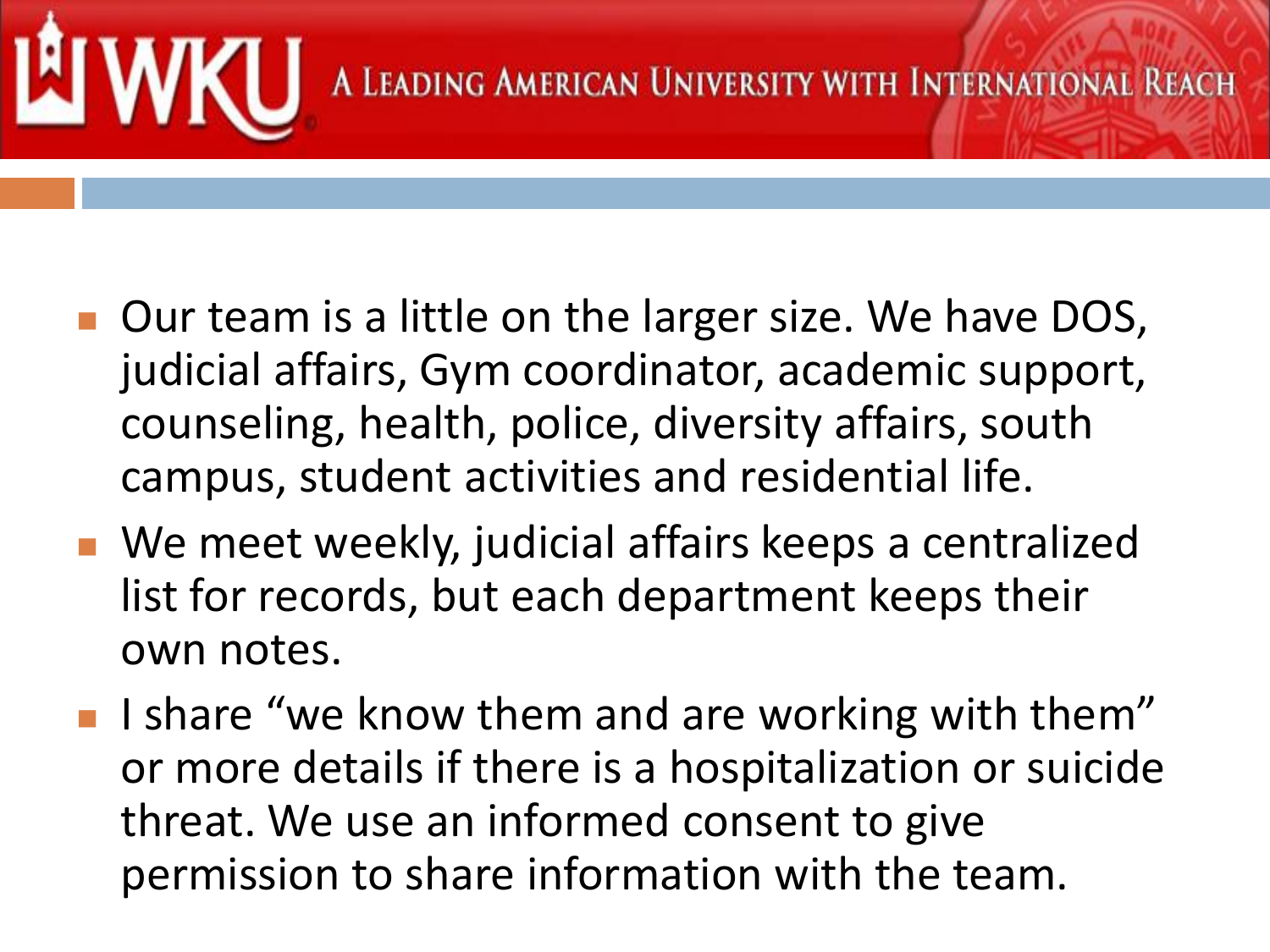#### **Cornell Model- Alert Team**

- Members include: Dean of Students, JA, Residential Programs, 2 CAPS reps, police, and by invitation.
- **Submit the names of students of concern in** advance of the Team's weekly meeting.
- Review information from their respective domains relevant to the week's cases in preparation for the Team meeting.
- Discuss cases to come to an acceptable resolution.
- Examine appropriate behavioral boundaries within existing policies--- consider courses of action.
- Review past cases and dispositions.



**Cornell University Gannett Health Services**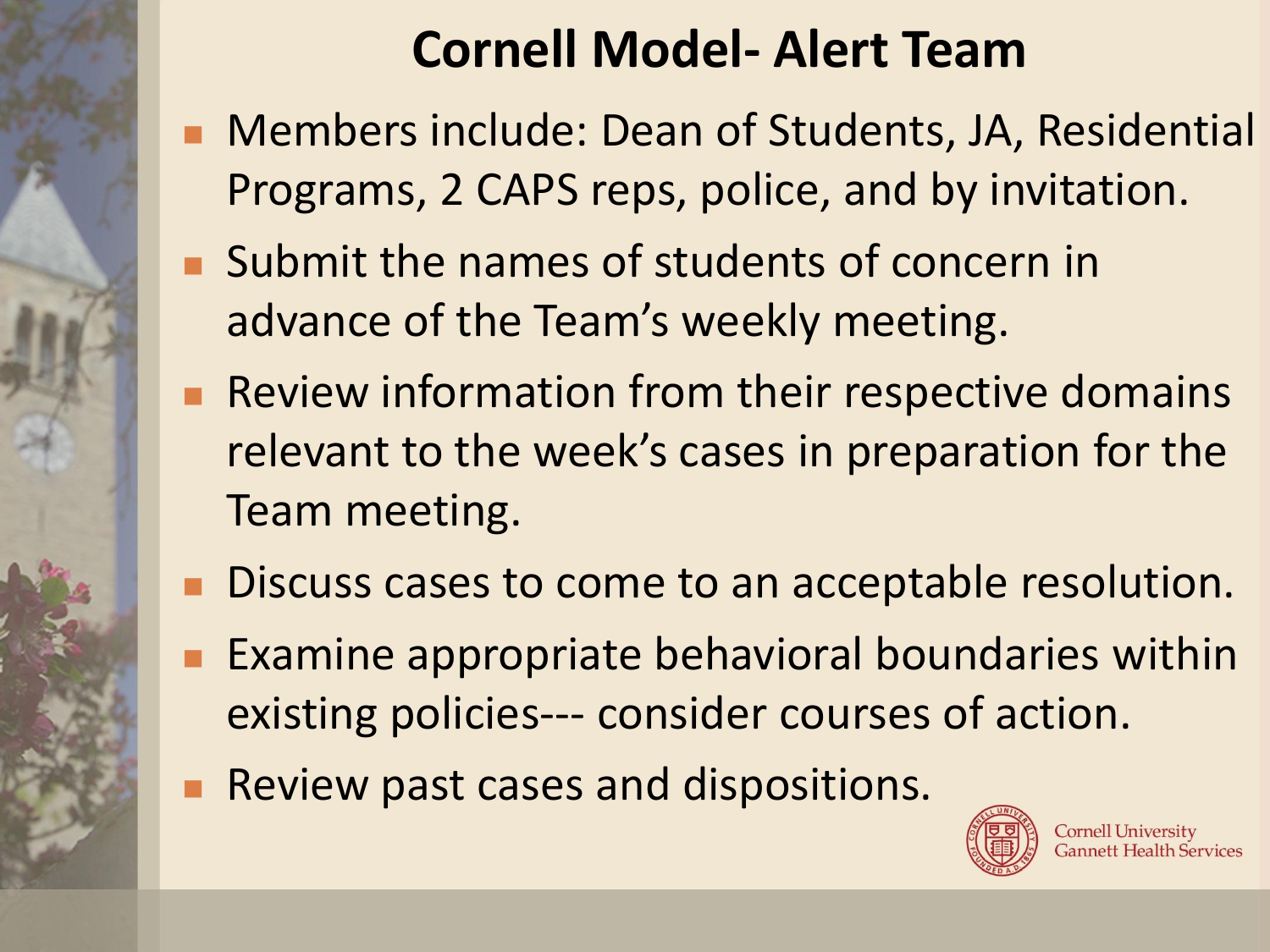#### **Continuum of Responses**

- Continue monitoring situation without immediate action.
- **Assist faculty or staff in developing a plan of action.**
- Refer to or continue support structure (case management) .
- Recommend involvement of family/ emergency contact.
- **Consider a voluntary health leave.**

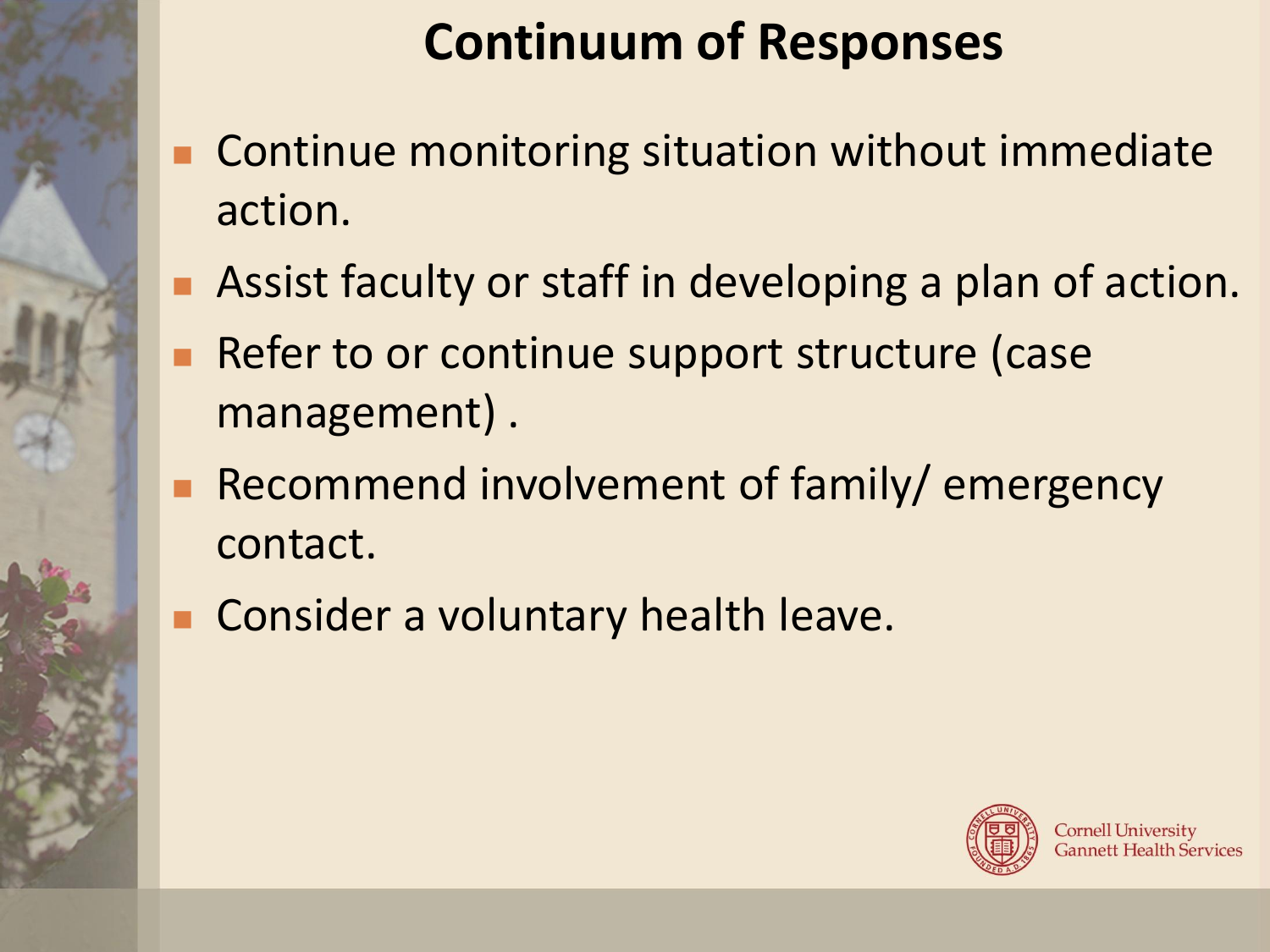#### **Continuum of Responses**

- Recommend implementation of *persona non grata* prohibiting a student from being on campus .
- **Legal option: no trespass order.**
- Activate a formal threat assessment process.
- Recommend consideration of involuntary leave.

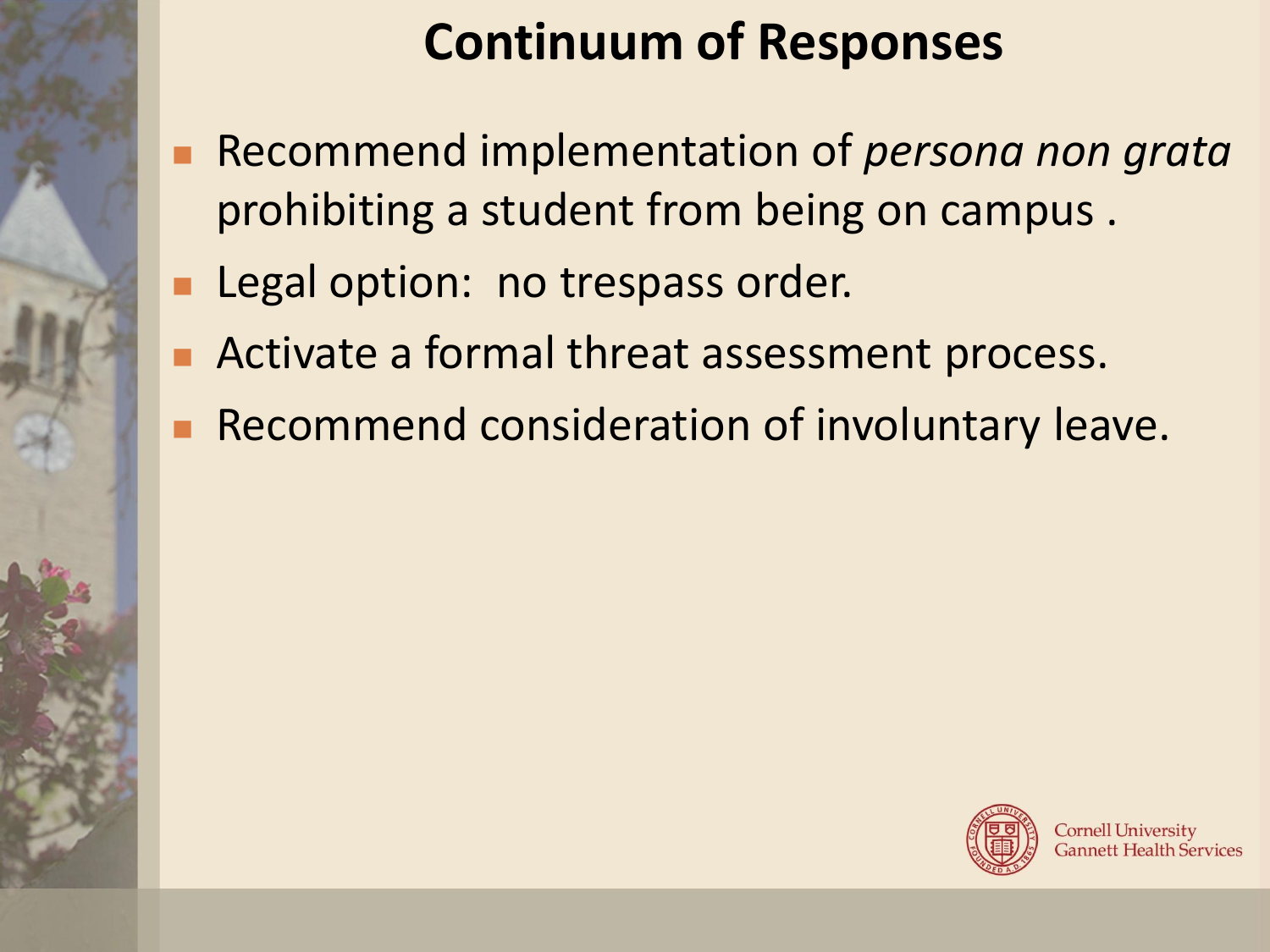#### Messages to Campus

- Develop messages to create a caring campus culture rather than one that focuses on reporting per se.
- Consider the *Bystander Effect* .
- Primary ways to facilitate helping is to get people to define the situation as an emergency, assume personal responsibility, realize that the costs to their helping are low, and realize the benefits of providing assistance to others (Aronson, 1999).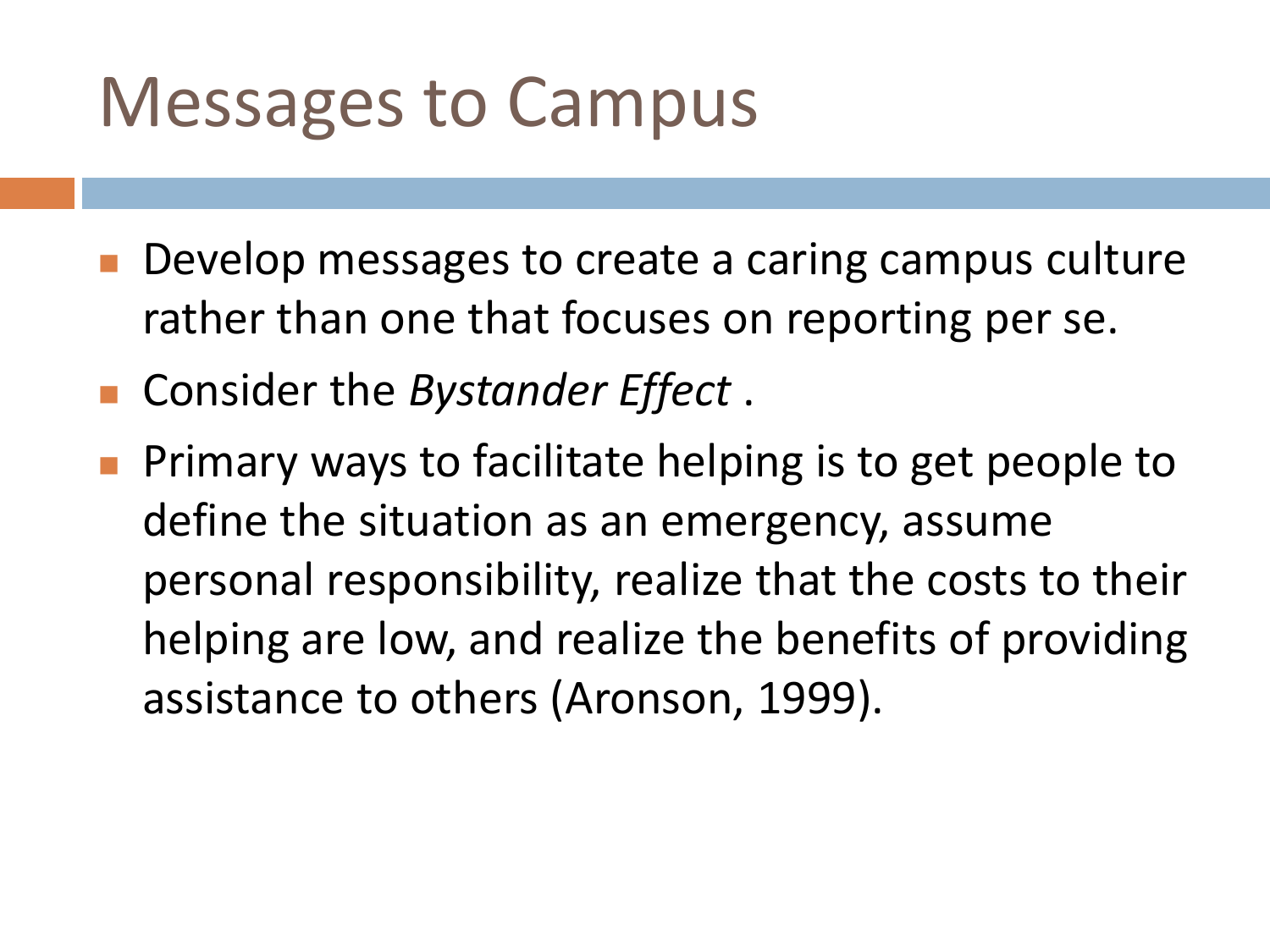#### Messages to Campus

- Severity and prevalence of student mental health issues.
- Campus leaders convey that it is the responsibility of all faculty, staff and students to notice the well-being of those around them and do something.
- Cost to the community members to notice and respond is low.
- Potential benefits to the distressed individual and the community can be very significant.
- Address protective nature of students getting help.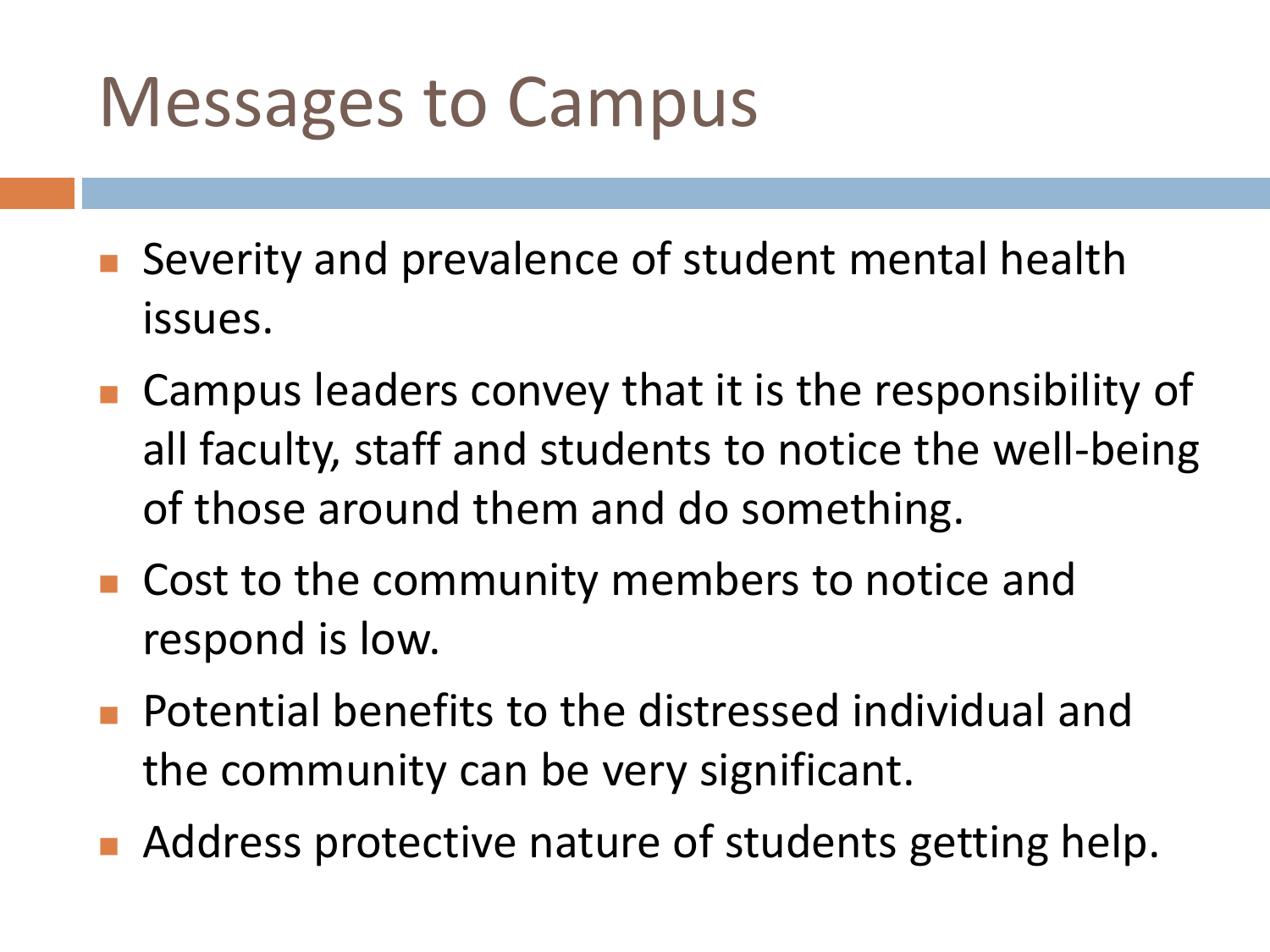### References

- □ Campus Safety and Security Survey. Released 8/2009. Retrieved on 9/12/09 from www.nacubo.org/Documents/Initiatives/CSSPSurveyResults.pdf
- □ Choe, JY., Teplin, LA & Abram, KM. (2008). Perpetration of violence, violent victimization, and severe mental illness: balancing public health concerns. Psychiatric Services, 59(2), 153-164.
- □ Deisinger, G., Randazzo, M., O'Neil, D., Savage, J. (2008). The handbook for campus threat assessment & management teams. Boston, MA: Applied Risk Management.
- □ Dunkle, JH, Silverstein, ZB, & Warner SL (2008) Managing Violent and Other Troubling Students: The Role of Threat Assessment Teams on Campus, *Journal Of College and University Law, 34,( 3)*585-636.
- □ Grieger, I., Levy, M.A., & Johnson, J. (1997). A systemic model for managing college depression and suicide. ACA World Conference, Orlando, FL.
- □ Levy, M.A. (2007). Assessing institutional preparedness for managing campus tragedies. 6<sup>th</sup> Annual Atlantic Regional Conference, Sussex County Community College, Newton, NJ, October, 2007.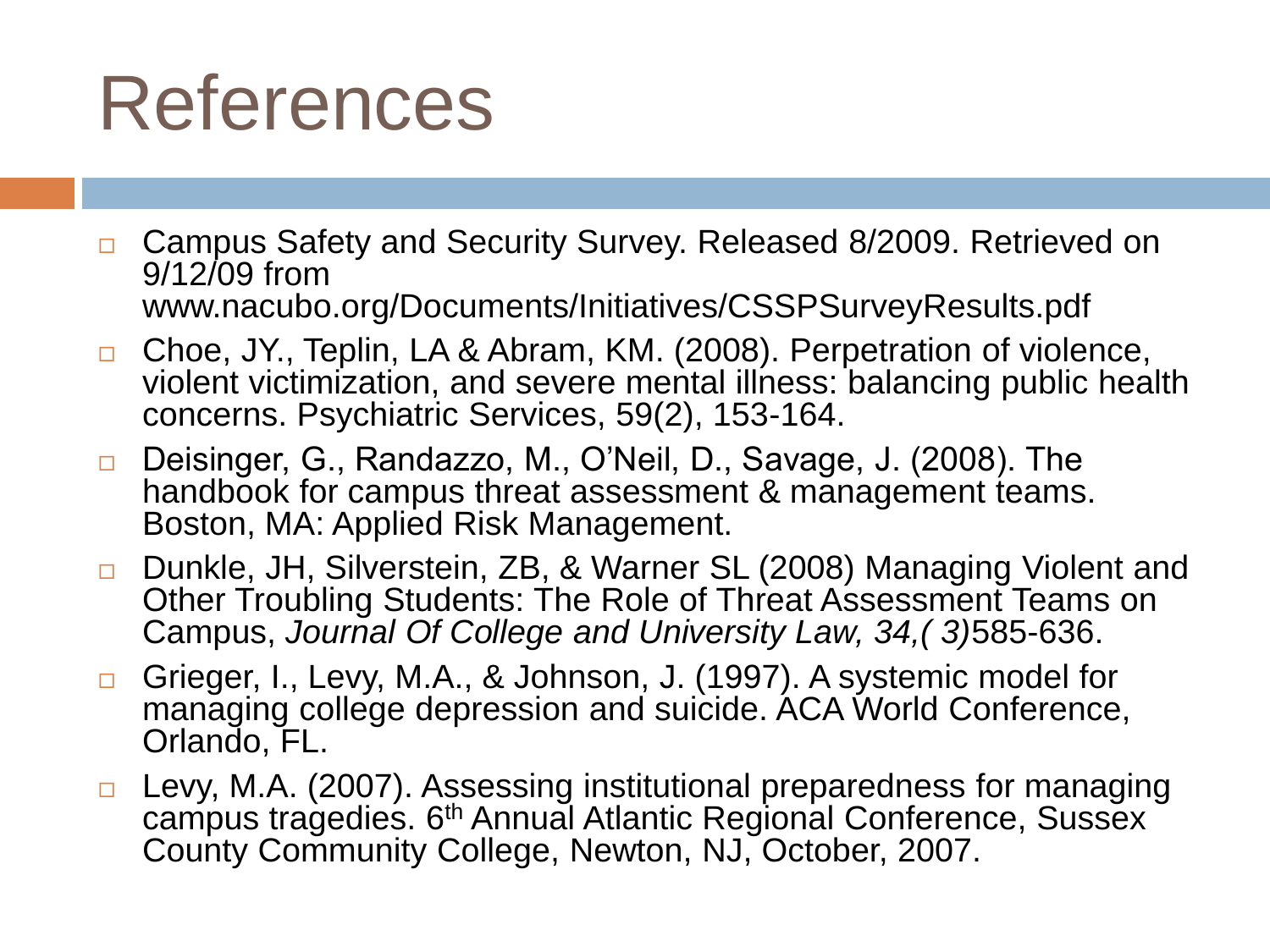

#### *How Do I Call-in with a Question?*

If you would like to ask a question of our panelist(s) please

press **\*1** and you will be put in a call queue

until it is your turn to ask your question.

#### **OR**

You can write in a question or comment anytime during the event by clicking on the blue **"Chat" Bubble** in the lower left-hand corner of your screen.

#### *For Questions that Arise After the Conference*

If you have a question that you were unable to ask of our presenter(s), please feel free to email us at:

[Info@paper-clip.com](mailto:Info@paper-clip.com)

…and we will be happy to forward it to our panelists!